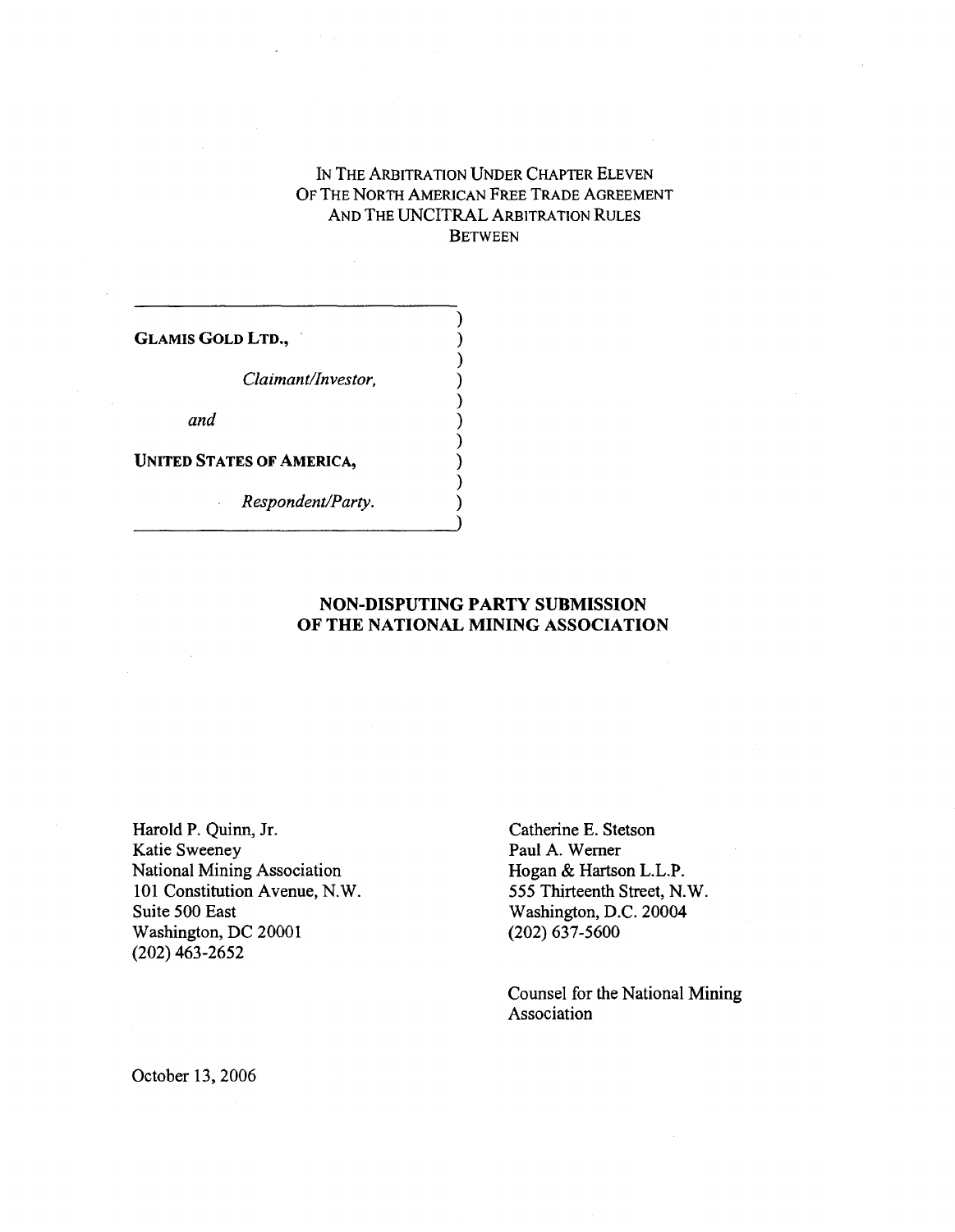### **TABLE OF CONTENTS**

| <b>TABLE OF CONTENTS</b> |                                                                                                                                                                                          |                                                                                                                                                                                                   |     |
|--------------------------|------------------------------------------------------------------------------------------------------------------------------------------------------------------------------------------|---------------------------------------------------------------------------------------------------------------------------------------------------------------------------------------------------|-----|
|                          |                                                                                                                                                                                          |                                                                                                                                                                                                   | Pag |
|                          |                                                                                                                                                                                          |                                                                                                                                                                                                   |     |
|                          |                                                                                                                                                                                          |                                                                                                                                                                                                   |     |
|                          |                                                                                                                                                                                          |                                                                                                                                                                                                   |     |
|                          |                                                                                                                                                                                          |                                                                                                                                                                                                   |     |
| L                        |                                                                                                                                                                                          | THE RESPONDENT'S ACTIONS TO BLOCK THE IMPERIAL PROJECT WILL<br>PREDICTABLY DAMPEN INVESTMENT IN DOMESTIC MINING PROJECTS. 6                                                                       |     |
|                          | A.                                                                                                                                                                                       | NAFTA Is Designed To Promote Foreign Investments And Protect<br>Them From Unlawful And Confiscatory Actions By The Host Party.  6                                                                 |     |
|                          | <b>B.</b>                                                                                                                                                                                | The Stability And Predictability Of A Country's Regulatory<br>Environment Are Critical Considerations Informing Any Decision                                                                      |     |
|                          | C.                                                                                                                                                                                       | Respondent's Actions Will Chill Future Investments In Domestic                                                                                                                                    |     |
| II.                      | CALIFORNIA'S UNPRECEDENTED COMPLETE BACKFILLING RECLAMATION<br>REQUIREMENTS ARE UNSOUND AND WERE ADOPTED INTENTIONALLY TO<br>EXPROPRIATE GLAMIS'S INVESTMENT IN THE IMPERIAL PROJECT. 13 |                                                                                                                                                                                                   |     |
|                          | А.                                                                                                                                                                                       | Mandatory Complete Backfilling Requirements Have Long Been<br>Recognized As Technically Infeasible, Economically Unsound And<br>Of Dubious Benefit For Open-Pit Mining Operations Like Those      |     |
|                          | <b>B.</b>                                                                                                                                                                                | Open-Pit Mining Operations Like Those Proposed By Glamis Have<br>Been Routinely Approved In The United States Without Imposing<br>Mandatory Complete Backfilling As A Reclamation Requirement. 16 |     |
|                          | C.                                                                                                                                                                                       | Both The United States And California Recognized The Adverse<br>Effects Of Imposing Mandatory Complete Backfilling As A                                                                           |     |
|                          | D.                                                                                                                                                                                       | Glamis Is Entitled To Compensation For California's Targeted And<br>Unjustified Mandatory Complete Backfilling Requirements That                                                                  |     |
|                          |                                                                                                                                                                                          |                                                                                                                                                                                                   |     |
|                          |                                                                                                                                                                                          |                                                                                                                                                                                                   |     |

### Page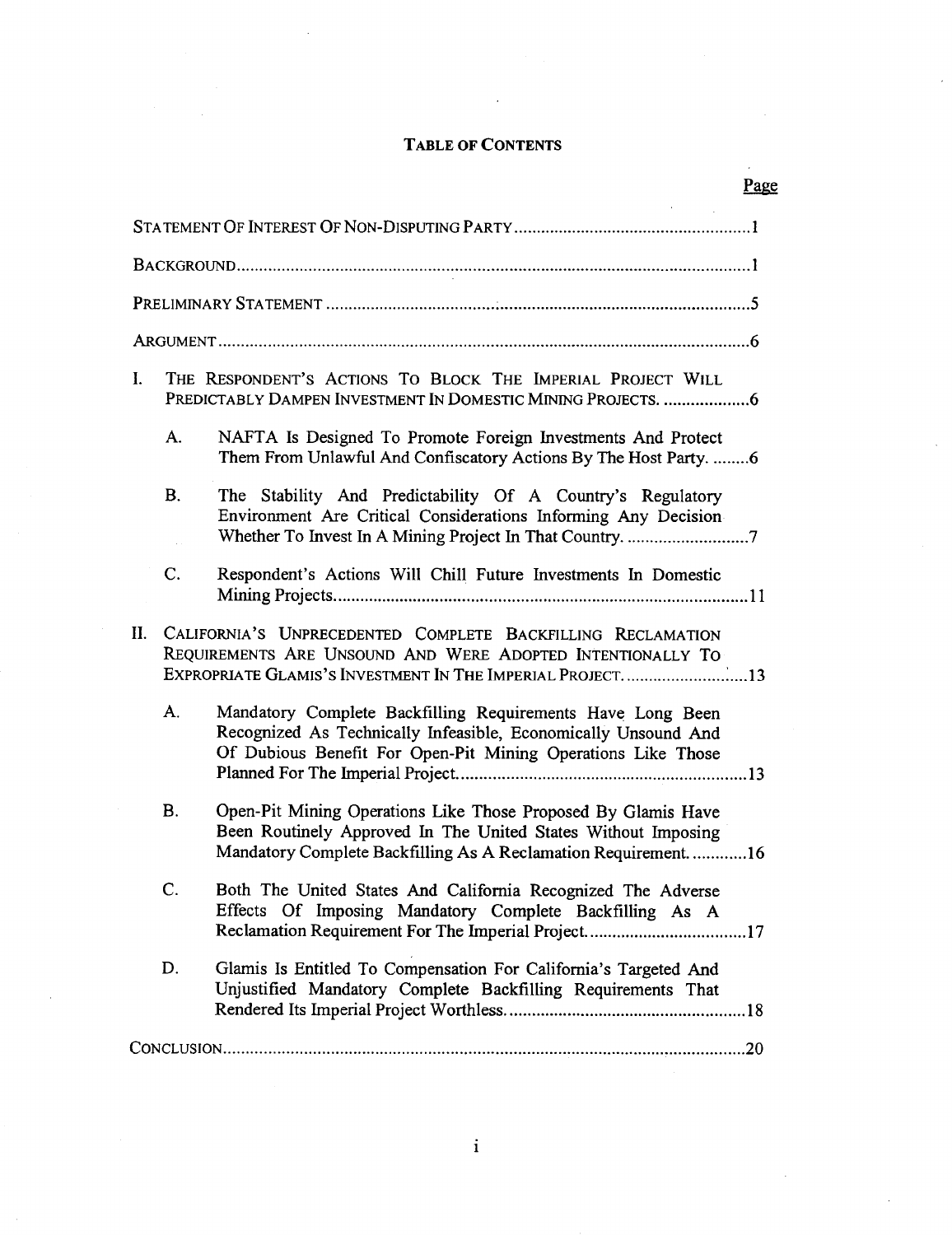### IN THE ARBITRATION UNDER CHAPTER ELEVEN OF THE NORTH AMERICAN FREE TRADE AGREEMENT AND THE UNCITRAL ARBITRATION RULES **BETWEEN**

)

**)**

IN THE ARBITRATION<br>
OF THE NORTH AMERIC<br>
AND THE UNCITR<br>
B<br>
B<br>
GLAMIS GOLD LTD.,<br>
(*Claimant/Investor*, IN THE ARBITRATION<br>
OF THE NORTH AMERIC<br>
AND THE UNCITR<br>
B<br>
B<br>
Claimant/Investor,<br>
()<br>
()<br>
() *an The Akbitkation*<br> *DF THE NORTH AMERIC*<br> *AND THE UNCITR*<br> *B*<br> *B*<br> *Claimant/Investor, ()<br>
<i>Claimant/Investor, ()*<br> *and*<br> *STATES OF AMERICA, ()* GLAMIS GOLD LTD.,<br>
()<br>
Claimant/Investor,<br>
()<br>
and<br>
()<br>
UNITED STATES OF AMERICA,<br>
()<br>
Respondent/Party. *Respondent/Party.*<br> *Respondent/Party.*<br> *Respondent/Party.*<br> *Respondent/Party.*<br> *Respondent/Party.* 

### **NON-DISPUTING PARTY SUBMISSION OF THE NATIONAL MINING ASSOCIATION**

The National Mining Association (NMA) makes this non-party Submission in support of the Claimant, Glamis Gold Ltd. (Glamis), pursuant to the Statement of the Free Trade Commission on Non-Disputing Party Participation, adopted October 7, 2003, and in conformity with this Tribunal's Procedural Order Number Eight, adopted January 1, 2006.

### **BACKGROUND**

In 1987, Glamis Gold Ltd., a publicly held Canadian corporation, acquired interests in mining claims located on federal lands in the California Desert Conservation Area (CDCA), where it had successfully operated two other open-pit gold mines – the Rand Mine, in Kern County, and the Picacho Mine, in Imperial County. *See* Memorial **¶¶** 20, 21, 157. Glamis planned to use these interests as the basis for a heap-leach open-pit gold mine operation that came to be known as the Imperial Project. *Id.* at ¶ 29. That project was expected to last up to 19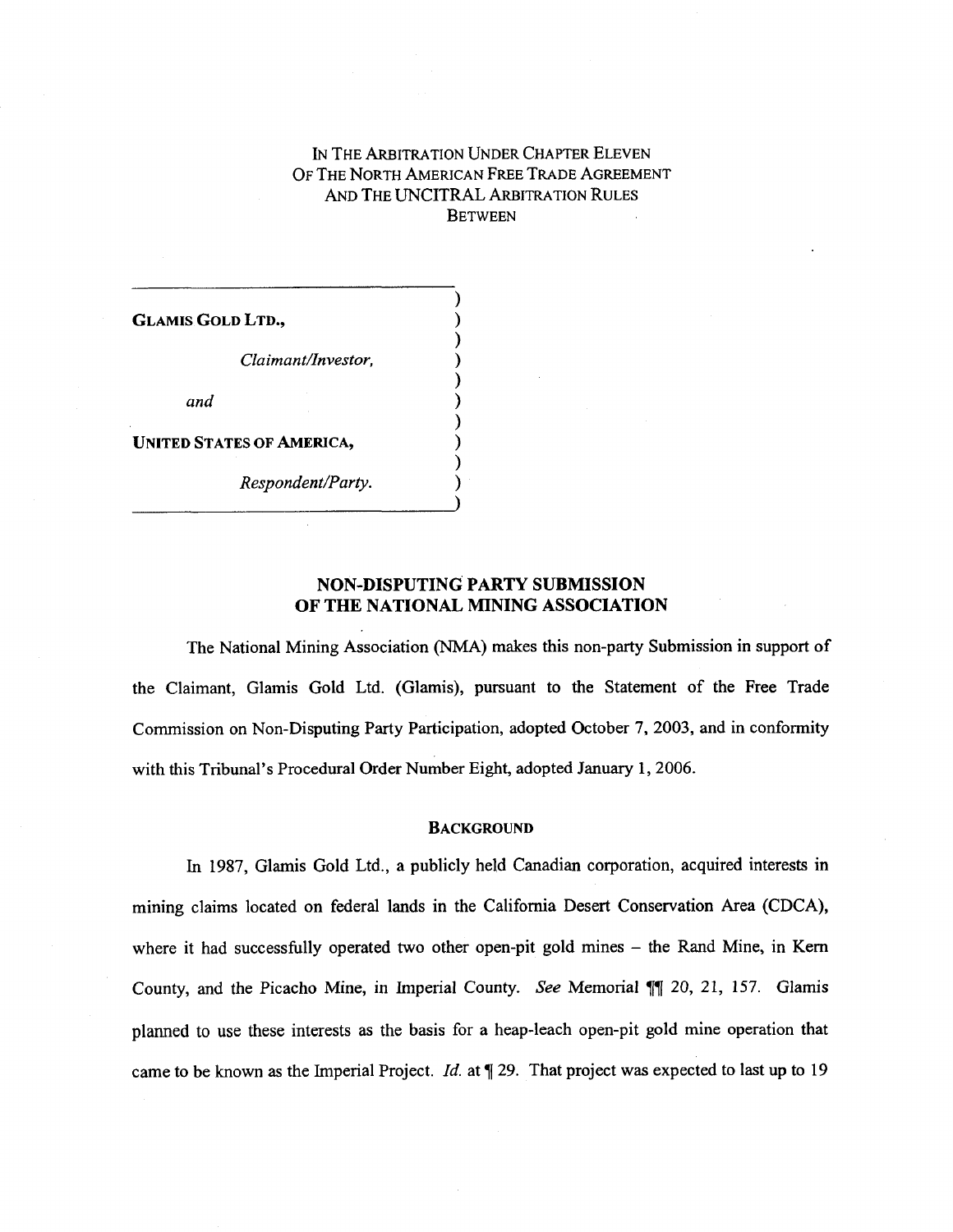years and produce approximately 1.17 million ounces of gold, and would have involved sequential mining and backfilling of two of the three planned open pits. *Id.* at ¶¶ 33, 34, 35. Because the mining interests resided on public federal lands, their development was subject to federal and state regulation. *See id. at* ¶ 30.

The federal Mining Law of 1872, 30 U.S.C. §§ 24-42, promotes the development of the United States' mining resources by providing that "all valuable mineral deposits in lands belonging to the United States . . . shall be free and open to exploration and purchase, and the lands in which they are found to occupation and purchase." *Id. §* 22. The U.S. Department of the Interior – through its Bureau of Land Management (BLM) – has administered the Mining Law since its enactment. *See* 43 U.S.C. § 1201. The Federal Land Policy and Management Act of 1976 (FLPMA), 43 U.S.C. 1701 §§ *et seq.,* confers additional authority on the Interior Department and BLM to manage public lands according to "principles of multiple use and sustained yield," *id. §* 1732(a), and to "take any action necessary to prevent unnecessary or undue degradation of the lands," *id. §* 1732(b). The FLPMA also created the CDCA, where the Imperial Project was located, to conserve unique "cultural" and "economic resources," while preserving valid existing mining claims such as those held by Glamis for the Imperial Project. *Id.* § 1781(a)(1) & (f).

The Interior Department has promulgated regulations implementing the FLPMA. Among other things, its regulations require a mining operator to submit a plan of operations prior to commencing mining activities so that the BLM may evaluate whether the proposed operations would result in unnecessary or undue degradation of the land. *See* 43 C.F.R. §§ 3809.11 & 3809.21. Its regulations defined unnecessary or undue degradation as a "surface disturbance greater than what would normally result when an activity is being accomplished by a prudent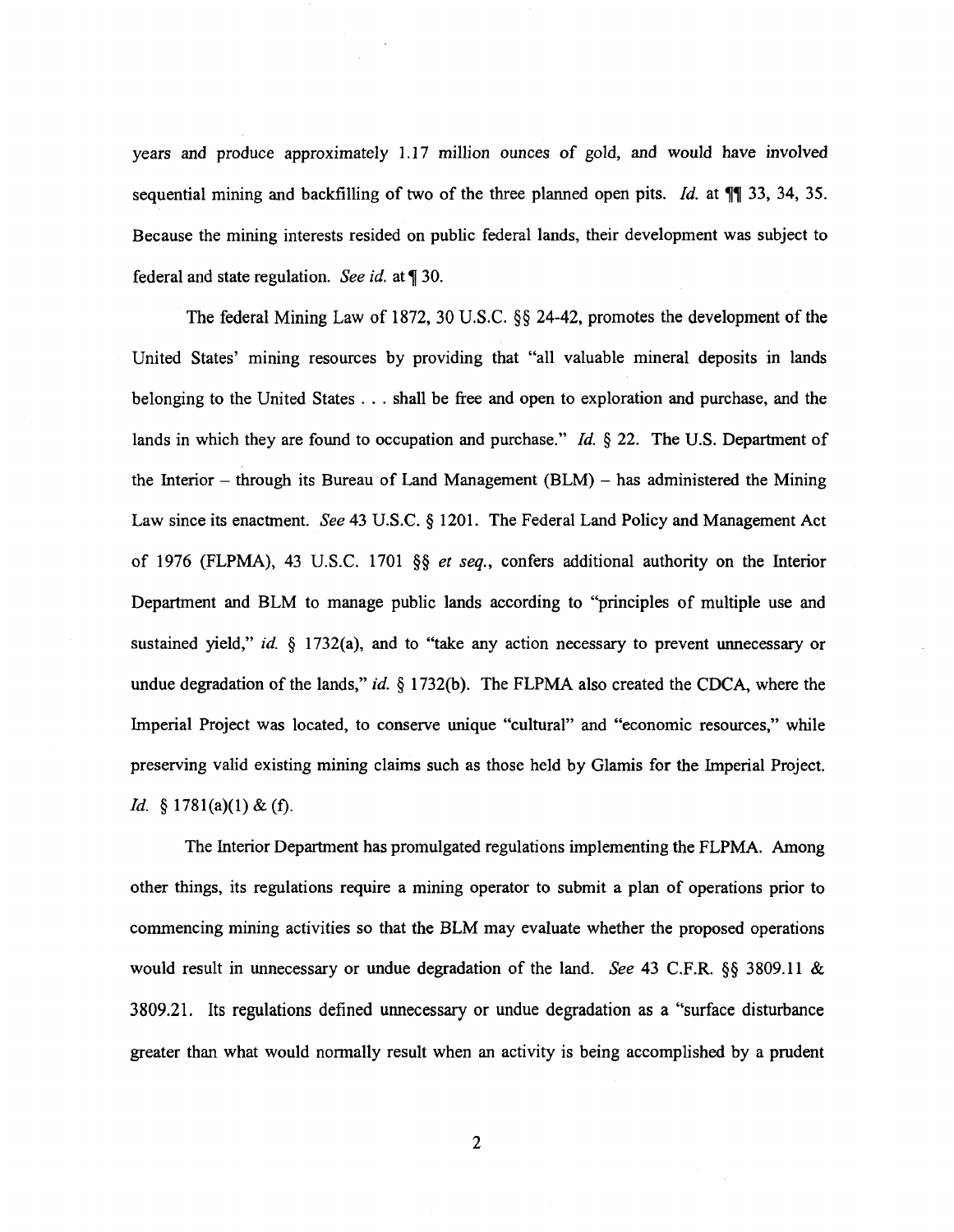operator in usual, customary, and proficient operations of similar character." *Id. §* 3809.0-5(k) (2000). 1/ In addition, under the National Environmental Policy Act, 42 U.S.C. §§ 4321-47, a federal agency such as the Interior Department must also prepare an Environmental Impact Statement (EIS) before authorizing an action likely to significantly impact the environment in order to consider the anticipated impact and, if necessary, ways to mitigate it. *See id.* § 4332(2)(C); *see also* Memorial ¶ 53 & n.74 (citing NEPA Handbook H-1790-1, Ch. 5(B)(1)(e) (Oct. 25 1998)).

In accordance with the Interior Department's regulations, and after undertaking favorable exploration efforts, Glamis submitted a plan of operations for the Imperial Project in 1994. *See* Memorial ¶ 165. In November 1996, the BLM (in conjunction with Imperial County) issued a Draft EIS/Environmental Impact Report (EIR) that selected the Imperial Project as its "preferred alternative." *See Draft EIS/EIR for the Glamis Imperial Project, at* 2-57 (Nov. 1996), Memorial Ex. 78. After completing further study, BLM reaffirmed in 1997 that the Imperial Project remained its preferred alternative. *See* Memorial ¶ 195.

But in September 2000 – six years after Glamis filed its plan of operations, and with Glamis's total investment in the Imperial Project approaching \$18.6 million – BLM issued a final EIS/EIR selecting *"No Action" as* its preferred alternative. *See* Memorial ¶ 216. That edict sought to foreclose further development of the Imperial Project. *See Final EIS/EIR for the Glamis Imperial Project, at* 2-70 (Sept. 2000), Memorial Ex. 210. The BLM's abrupt volte-face followed a legal opinion issued by the Interior Department's Solicitor announcing that the FLPMA's "undue impairment" standard for the CDCA – which previously had been equated to

<sup>1/</sup> Although the FLPMA requires the Interior Department to prevent "undue impairment" of CDCA land, mining operations in that area have been required only to comply with the promulgated regulatory definition of "unnecessary or undue degradation." *See* Memorial ¶ 66 & n.74 (citing BLM, *The California Desert Conservation Area Plan, at* 18 (1980)).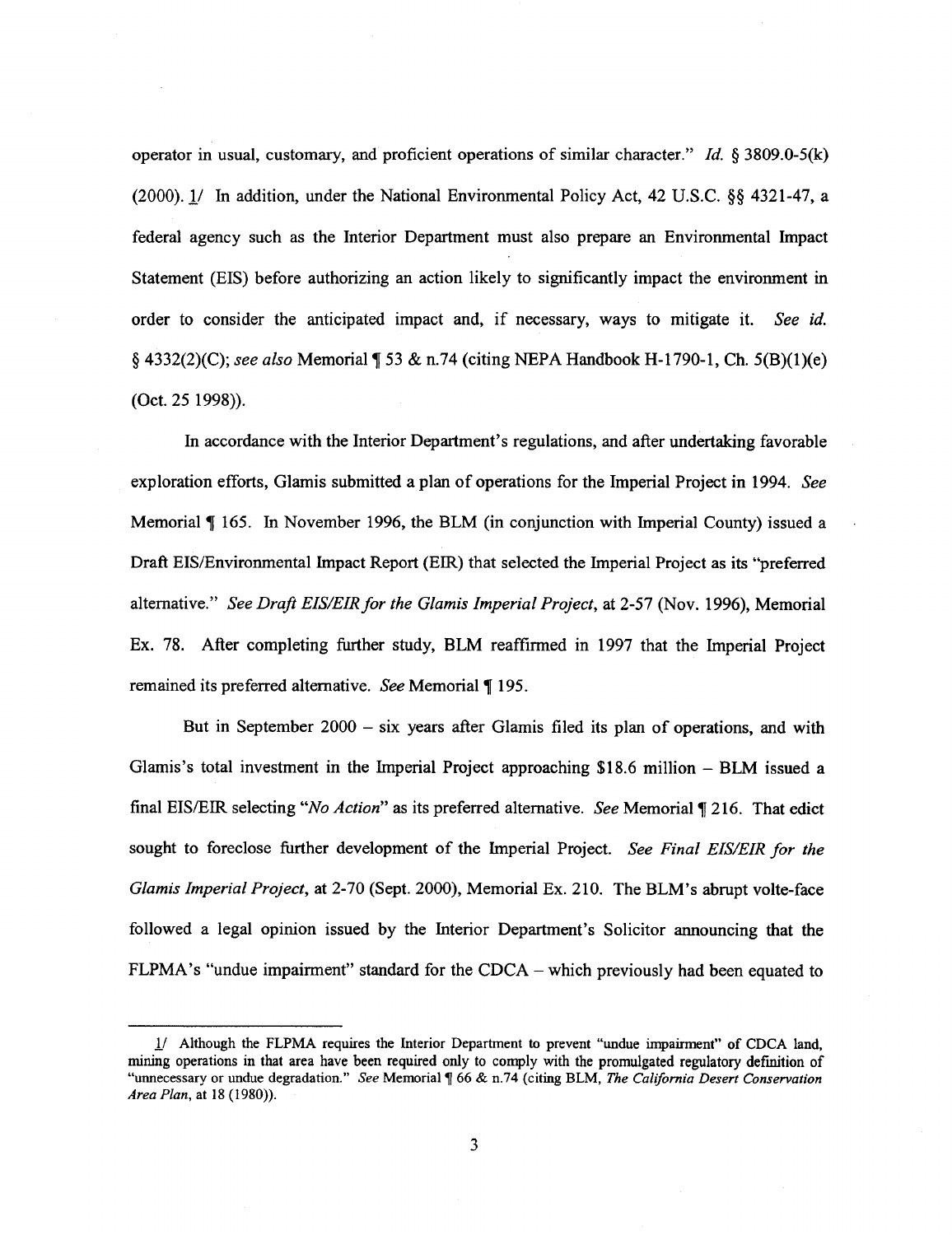the "unnecessary or undue degradation" standard – supplied the BLM new, expanded authority that effectively required it to deny the plan of operations for the Imperial Project. *See Regulation of Hardrock Mining* at 6, 17-19 (Dec. 27, 1999), Memorial Ex. 205.

On January 17, 2001, the Interior Department formally denied approval of Glamis's proposed plan of operation for the Imperial Project. *See Record of Decision for the Imperial Project Gold Mine Proposal,* at 1, 10 (Jan. 17, 2001), Memorial Ex. 212. The denial – and the Solicitor's legal opinion supporting it – were rescinded in October 2001. *See* Memorial ¶¶ 342, 345. Yet the Interior Department has taken. no action to approve the Imperial Project, notwithstanding a BLM finding in 2002 that the Imperial Project contains a valuable gold deposit, with a net present value of \$61 million. *See* BLM, *Mineral Report,* at 3 (Sept. 27, 2002), Memorial Ex. 255.

After the Interior Department in 2001 rescinded its denial of the Imperial Project, the State of California moved quickly to block it on its own. It first adopted emergency regulations – prompted only by the pending approval of the Imperial Project – that required complete backfilling of open mining pits. *See* Memorial ¶ 370 (citing State Mining & Geol. Bd., *Executive Officer's Report,* at 4 (Dec. 12, 2002)). Then, on December 2, 2002, the California Legislature introduced SB 22 – which reincarnated the complete backfilling requirements of an earlier bill (SB 483) – specifically to make the Glamis Imperial Project infeasible. Cal. S. Natural Res. Wildlife Comm., Summary of S.B. No. 22 (Jan. 14, 2003), Memorial Ex. 273. In the press release following his signing of SB 22 into law, Governor Gray Davis emphasized its "reclamation and backfilling requirements . . . would make operating the Glamis Gold Mine *cost prohibitive." See* California Office of the Governor, Press Release (Apr. 7, 2003) (emphasis added), Memorial Ex. 284. This new requirement was intended to "only affect one mine" –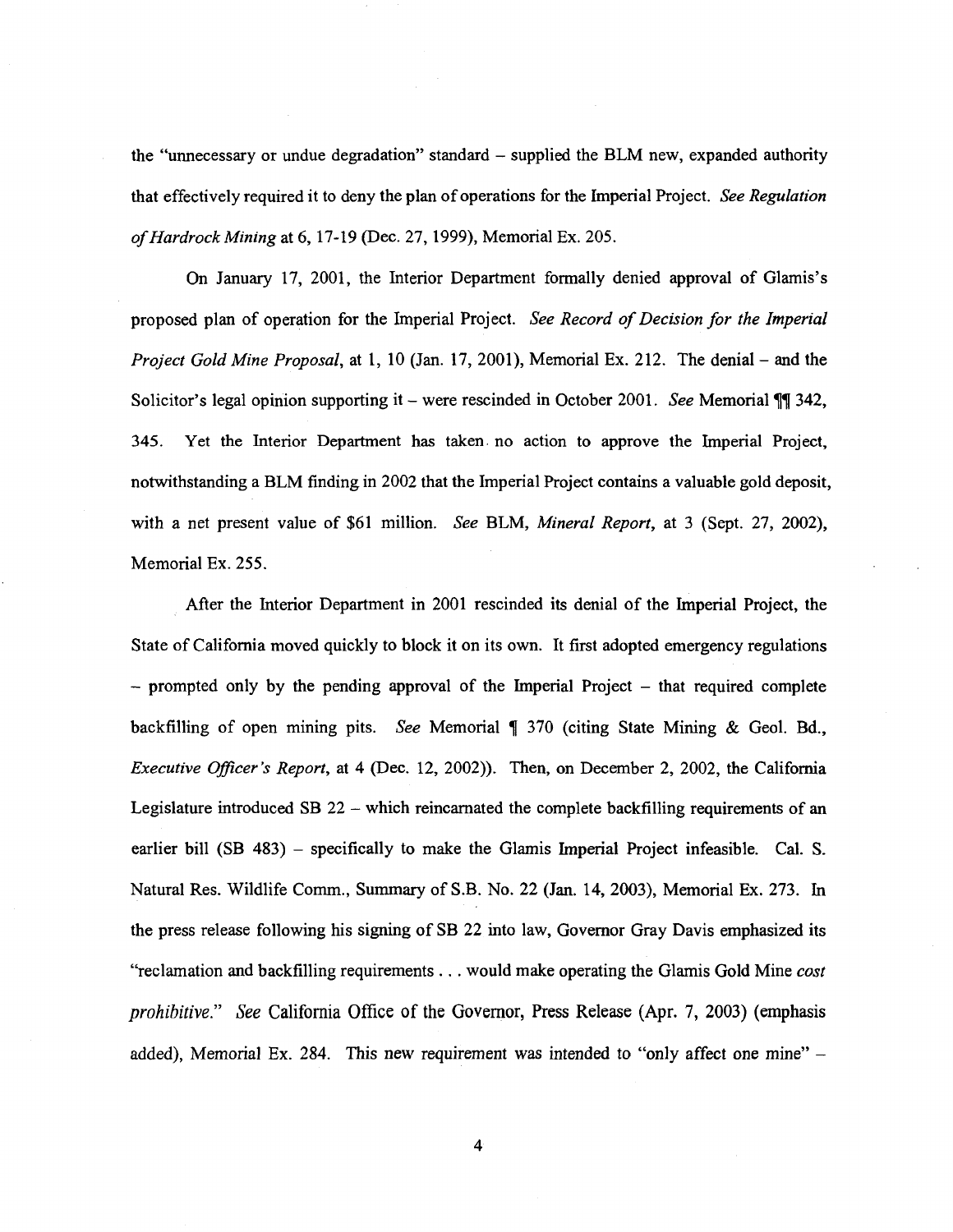Glamis's Imperial Project. *Enrolled Bill Memorandum to Governor re SB 22* (Apr. 4, 2003), Memorial Ex. 283. And the permanent regulations implementing it were later promulgated in reliance on "[n]o technical, theoretical, empirical studies, reports or documents." Final Statement of Reasons for 14 CCR § 3704.1, at 4, Memorial Ex. 304.

A valuation of the Imperial Project prepared in April 2006 confirms that SB 22 achieved *its* aim. *See* Behre Dolbear & Co., Inc., *Valuation of Glamis Gold Ltd. 's Imperial Gold Project Imperial County, California* (Apr. 2006) [Dolbear Valuation]. In light of the reclamation costs that it imposes, the Imperial Project now has a negative value of \$11.56 million; "[n]o prospective purchaser would consider acquiring" it. *Id. at* 4.

#### **PRELIMINARY STATEMENT**

"Mineral resources, the very basis of our lives and technology, are a part of the earth. This leads to one inescapable consequence: to use them we must mine them." THE CALIFORNIA DESERT, WHY MINING IS IMPORTANT 15 (Mineral Res. Div., BLM Apr. 1991) [WHY MINING IS IMPORTANT]. But the Respondent's actions under review necessarily make doing so in the United States a far riskier – and thus far more difficult – task. By turning its permitting process into a "marathon round of administrative keep-away," *In re American Rivers & Idaho Rivers United,* 372 F.3d 413, 420 (D.C. Cir. 2004), and by imposing a dubious complete backfilling reclamation measure, the United States and California have broken faith with the core objectives of NAFTA to promote and protect foreign investments. Their actions have injected considerable uncertainty into the legal regime applicable to mining projects that inevitably chills the climate for capital investments in domestic mining projects, to the serious detriment of the United States' economy and national security. And their actions will produce predictable – and predictably bad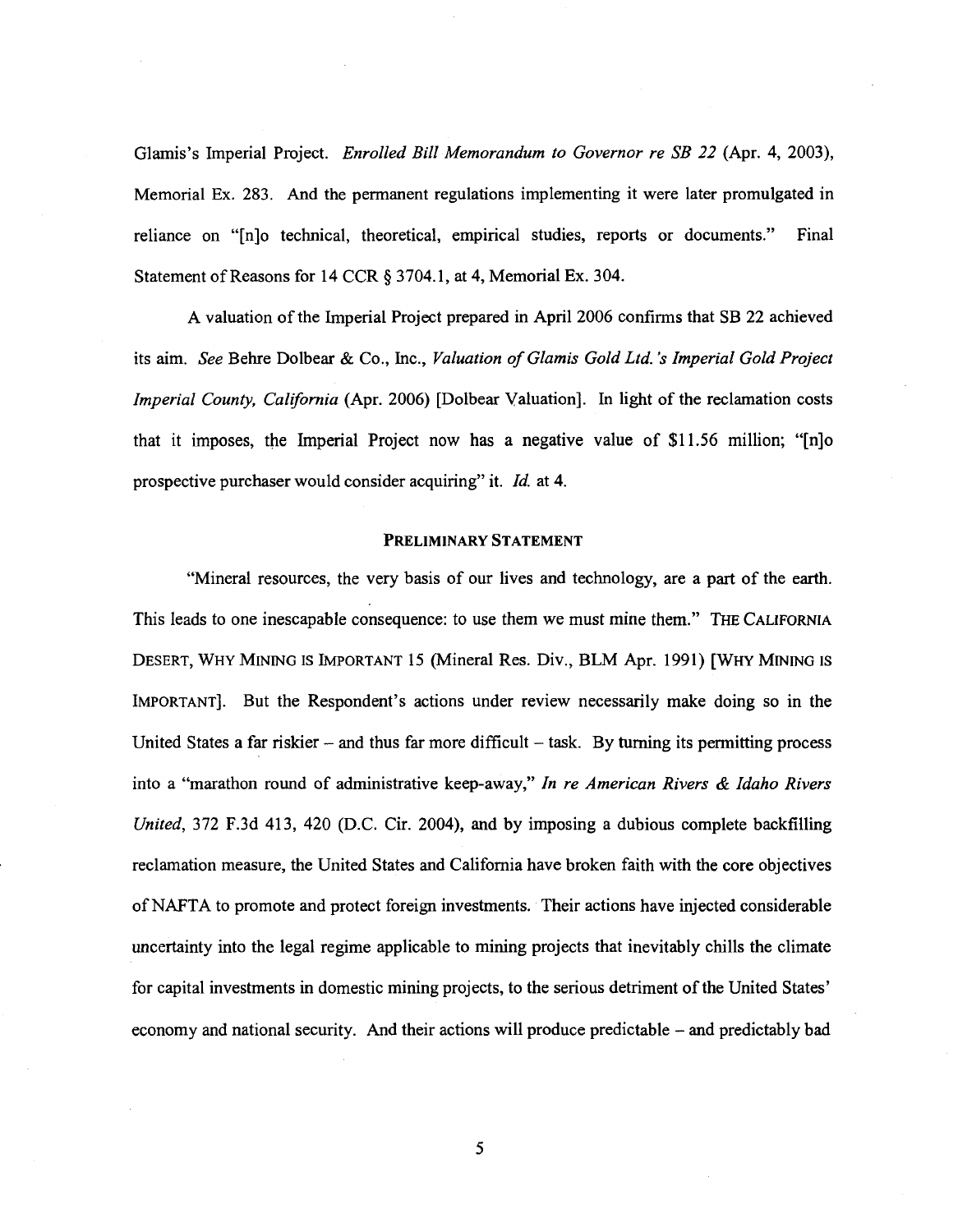– consequences for NMA's members hopeful of securing investment capital to pursue mining operations in the United States. **I.** THE RESPONDENT'S ACTIONS TO BLOCK THE IMPERIAL PROJECT WILL<br> **I.** THE RESPONDENT'S ACTIONS TO BLOCK THE IMPERIAL PROJECT WILL<br> **PREDICTABLY DAMPEN INVESTMENT IN DOMESTIC MINING PROJECTS.** S for NMA's members hopeful of securing investment capital to pursue mining<br> **ARGUMENT**<br> **ARGUMENT**<br> **ARGUMENT**<br> **ARGUMENT**<br> **ARGUMENT**<br> **ARGUMENT**<br> **ARGUMENT**<br> **ARGUMENT**<br> **ARGUMENT**<br> **ARGUMENTIAN INDOMESTIC MINING PROJEC** 

#### **ARGUMENT**

# **PREDICTABLY DAMPEN INVESTMENT IN DOMESTIC MINING PROJECTS.**

### **Them From Unlawful And Confiscatory Actions By The Host Party.**

That NAFTA in general – and its Chapter Eleven in particular – advances the twin objectives of promoting and protecting investments by one Party's nationals in the territories of other Parties is hardly subject to dispute. *See* NAFTA, Dec. 17, 1992, Can.-Mex.-U.S., 32 I.L.M. 605. This is manifest from NAFTA's text and structure, and has been acknowledged by prior tribunals and commentators on international law alike. *21* As one prior tribunal established under NAFTA observed, for example, "[a]n underlying objective of NAFTA is to promote and increase cross-border investment opportunities and ensure the successful implementation of investment initiatives." *Metalclad Corp. v. Mexico,* ICSID Award, NAFTA Ch. 11 Arb. Trib. (2000), 40 I.L.M. 36,  $\P$  75 (2001).

These objectives are immediately apparent from NAFTA's Preamble, which provides that the Parties resolve to "CREATE an expanded and secure market for the goods and services produced in their territories" as well as to "ENSURE a predictable commercial framework for business planning and investment." NAFTA pmbl. In its first Chapter, NAFTA further provides explicitly that one of its Objectives is to "increase substantially investment opportunities in the territories of the Parties." *Id. art.* 102(1)(c); *see S.D. Myers, Inc. v. Canada,* Partial Award,

<sup>2/</sup> *See, e.g., S.D. Myers, Inc. v. Canada,* Partial Award (Nov. 13, 2000) (liability), 40 I.L.M. 1408, ¶¶ 196-198 (2001) (noting objectives); Barton Legum, *The Innovation of Investor-State Arbitration Under NAFTA,* 43 HARv. INT'L L.J. 531, 534 (Summer 2002) ("A principal purpose of the regime established by Chapter Eleven is to promote and protect investments of the nationals of one NAFTA State Party in the territory of another State Party.").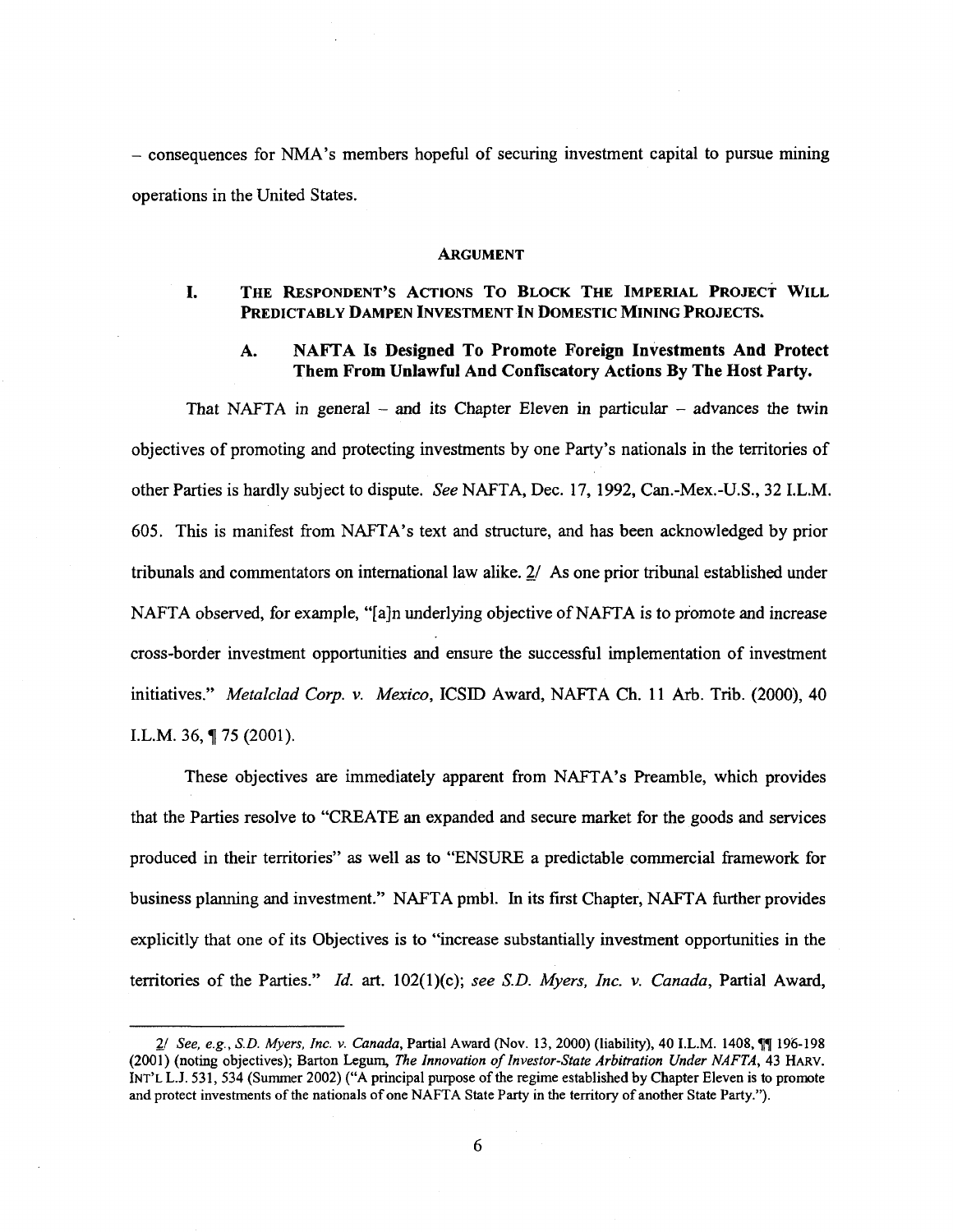NAFTA Ch. 11 Arb. Trib. (2000) (liability), 40 I.L.M. 1408, ¶ 198 (2001). In recognition of these clearly articulated objectives, the *Metalclad* tribunal concluded that the Parties "specifically" sought to promote both "the substantial increase in investment opportunities" as well as "transparency" in the administration of laws. 40 I.L.M. 36,  $\sqrt{ }70$ .

Chapter Eleven reinforces NAFTA's dual objectives of removing obstacles to  $-$  and protecting – foreign investments in two ways. The Chapter first outlines standards according to which foreign investors must be treated by a host government. *See* NAFTA arts. 1101-14; David A. Gantz, *The Evolution of FTA Investment Provisions: From NAFTA to the United States – Chile Free Trade Agreement,* 19 AM. U. INT'L L. REV. 679, 683 (2004) ("NAFTA's Chapter 11 . .. provides a set of mandatory standards for treatment of foreign investments and investors by host countries."). And second, Chapter Eleven "create[s] effective procedures . . . for the resolution of disputes." NAFTA art. 102(1)(e); *id.* art. 1120. 3/

The actions taken by the Respondent against the Imperial Project that are the subject of this arbitration subvert these core objectives.

### **B. The Stability And Predictability Of A Country's Regulatory Environment Are Critical Considerations Informing Any Decision Whether To Invest In A Mining Project In That Country.**

Risk of capital influences any mining investment decision. Mining projects – from exploration to extraction to reclamation – are time- and capital- intensive undertakings, often requiring years of development before investors see positive cash flows. 4/ As the BLM has

<sup>3/</sup> *See also Ethyl Corp. v. Canada,* NAFTA Ch. 11 Arb. Trib. Award, 38 I.L.M. 708, 1156 (1999); Gantz, *supra, at* 683 ("NAFTA provides for binding arbitration of disputes between foreign investors and their host governments.").

<sup>4/</sup> *See* SURFACE MINING OF NON-COAL MINERALS, A STUDY OF MINERAL MINING FROM THE PERSPECTIVE OF THE SURFACE MINING CONTROL AND RECLAMATION ACT 69 (Nat'l Academy of Sciences 1979) ("Projects in the mining industry are characterized by large capital investments," "require 3 to 10 years of construction before production can begin" and "[t]he return on investment may not be realized for another 10 years") [NON-COAL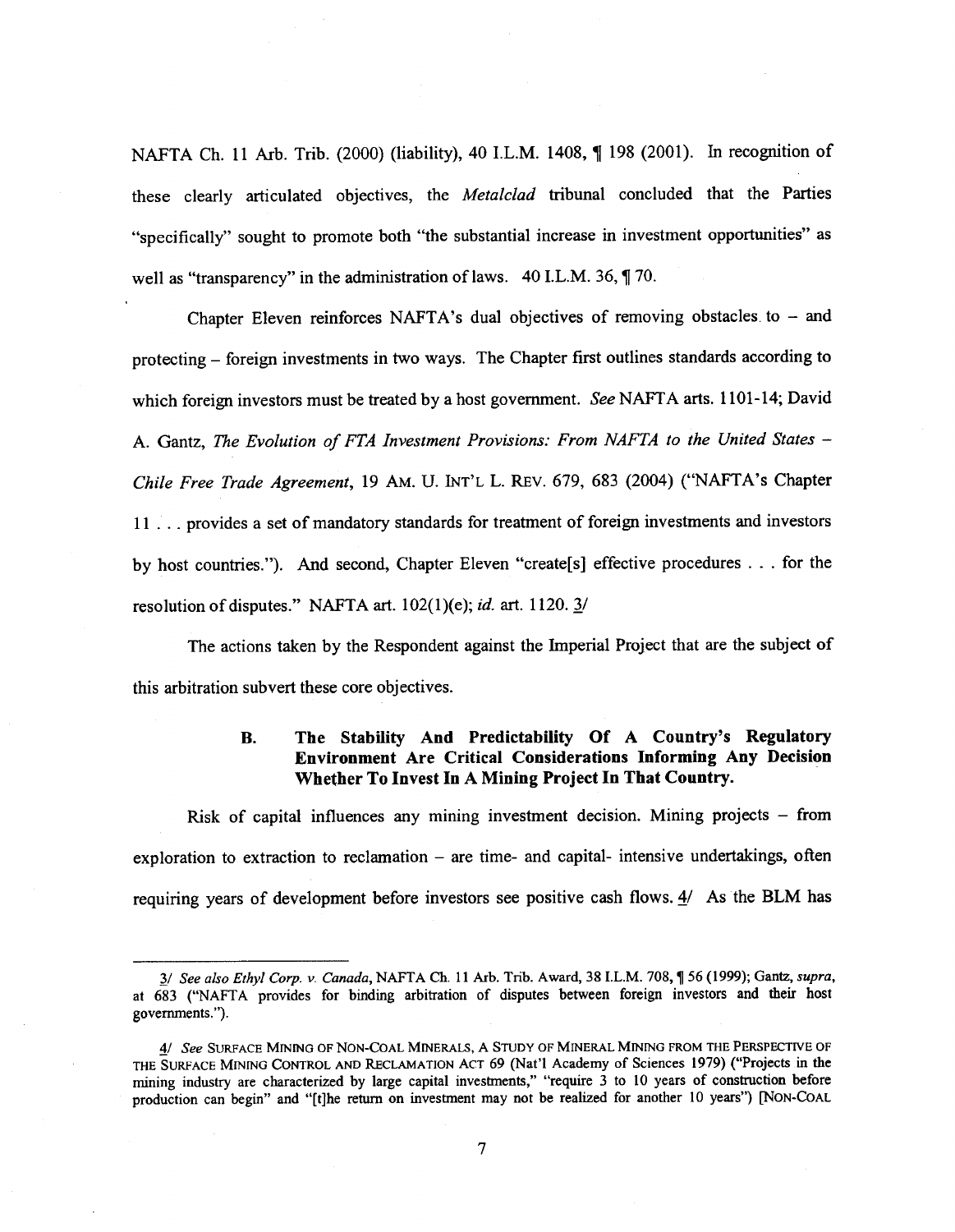recognized, "[m]ining activities represent extensive exploration efforts, planning and long-term, high-risk investments of considerable funds." WHY MINING IS IMPORTANT 3.

Given their large scale and long life cycle, mining projects thus typically require project finance and special-purpose financing structures to proceed. Project finance, as distinguished from other lending arrangements, depends "primarily on the cash flow of the project itself for repayment, and to a lesser degree on the assets of the project, rather than relying primarily upon the creditworthiness of the investors or project sponsors." Robert Prichard, *Safeguards For Foreign Investment in Mining, at* 4, *reprinted in* INTERNATIONAL & COMPARATIVE MINERAL LAW & POLICY (Kluwer Law Int'l, The Hague 2005). The reliance on cash flows stems from the fact that, "[i]n mining projects . . ., the value of the physical assets of the project prior to commissioning will almost always be only a fraction of the monies advanced." *Id.*

The "necessary reliance on the cash flow" from the project significantly impacts the ability of mining firms to obtain project financing, for it presents "a whole series of potential risks to all parties involved." *Id.* at 5. Chief among these risks is "whether the projected cash flows will ever commence," which leads directly to "the most pervasive legal risk" inherent in mining projects – "the risk of adverse change of law." *Id. at* 5-6.

In light of the threat it poses, it is no coincidence that investors in mining projects are closely attuned to the risk of adverse and arbitrary changes in applicable laws and regulations that devalue their investments. Their significant attention to this risk has in fact not escaped the notice of legal commentators,  $5/$  and is in fact confirmed by recent independent studies. Since

MINERAL MINING STUDY]; *Fraser Institute Annual Survey of Mining Companies 2005/2006 at* 9 ("Miners spend years pumping money into the ground before they start making money out of the ground.") *[Fraser Survey].*

*<sup>5/</sup> See, e.g., Juan* Carlos Urquidi Fell, *The Legal Mining Framework of Panama & the Proposal to Recast the 1963 Code of Mineral Resources & to Improve the Investment Climate for the Mining Industry: Juridical & Mining Policy Principles,* 24 J. LAND, RESOURCES & ENVTL. L. 293, 294 (2004) (explaining that "countries with a longstanding and successful mining tradition have implemented economic and legal mechanisms" that provide "the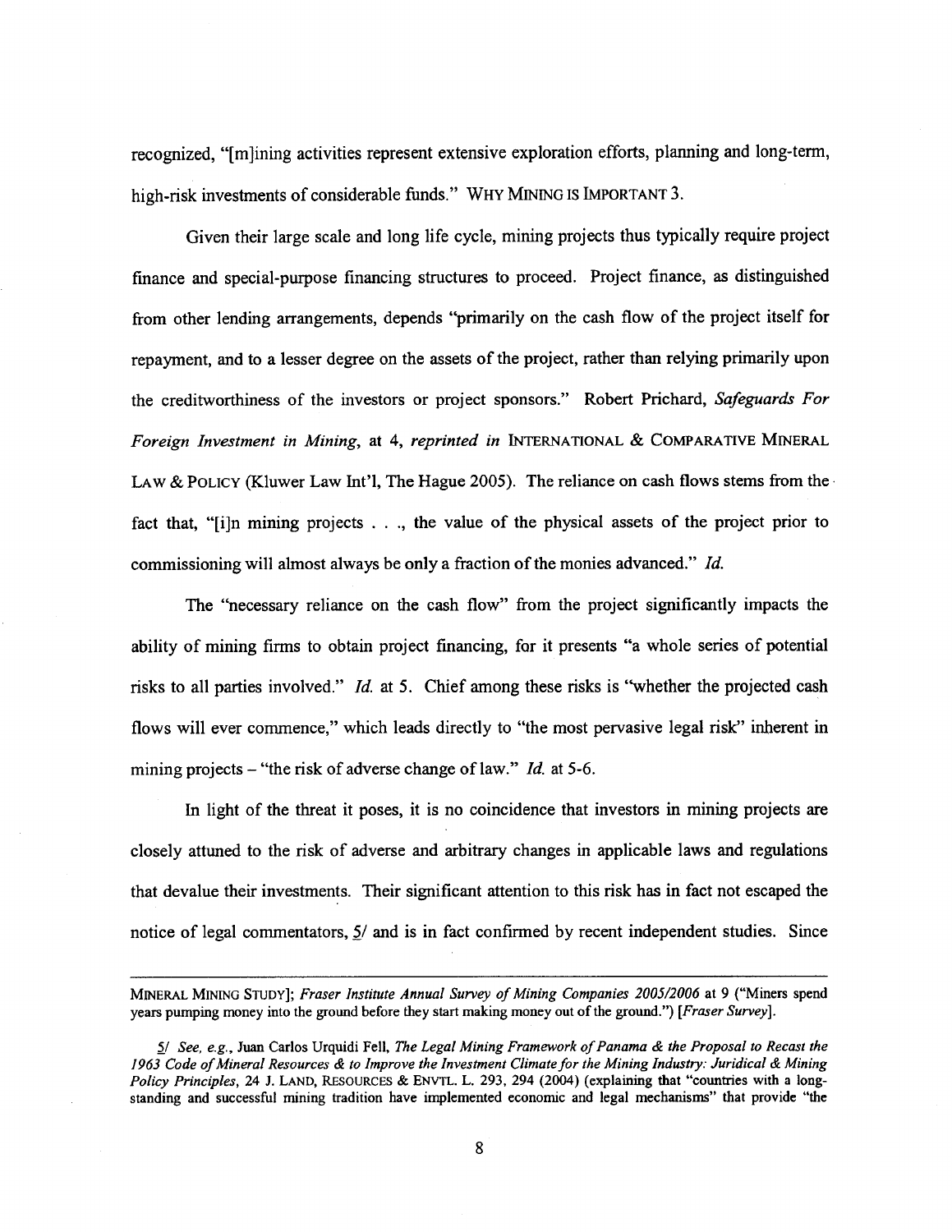1997 the Fraser Institute, a Canadian research and educational organization, "has conducted an annual survey of metal mining and exploration companies to assess how mineral endowments and public policy factors such *as . . .* regulation affect exploration investment." *Fraser Survey at* 5. The results of its survey are drawn from "the opinions of executives and exploration manages in mining and mining consulting companies operating around the world," and are used to create a composite "Policy Potential Index" that "serves as a report card to governments on how attractive their policies are from the point of view of the exploration manager." *Id.* In creating the Index, the survey identifies "[u]ncertainty concerning the administration, interpretation, and enforcement of existing regulations" *as the number one factor* "contribut [ing] to the ability of jurisdictions to attract exploration investment." *Id. at* 21.

Another well-known annual study further highlights the gravity of the risk of adverse changes in law for investors. Since 1999 Behre Dolbear & Company, Inc., a preeminent international consulting firm to the mining industry, has published an annual "political risk assessment of countries of import to the mining industry," entitled *Ranking of Countries for Mining Investment: "Where Not To Invest."* Dolbear focuses exclusively on factors related to "political risk" affecting mining investments in 25 countries "which are host to major exploration or mineral development efforts and/or mining operations." *Where Not To Invest* at 2. Among the factors the company considers are "the country's political system," "the degree of social issues affecting mining in the country," and "delays in receiving permits due to bureaucratic and other delays." *Id.* In its evaluation of a county's political system, Dolbear considers the "security of tenure . . ., the county's mining law, and the country's prior history of

degree of legal certainty and institutional protection required for the development of business initiatives aimed at developing existing resources"); Sandra Orihuela, *Latin America: A New Era for Mining Investment,* 30 INT'L LAWYER 21, 51-52 (Spring 1996) (noting "radical changes" in Peruvian law that have "provided a legal framework that offers . . . increased assurances for foreign mining investors," including by permitting "legal stability agreements to guarantee a stable foreign investment climate").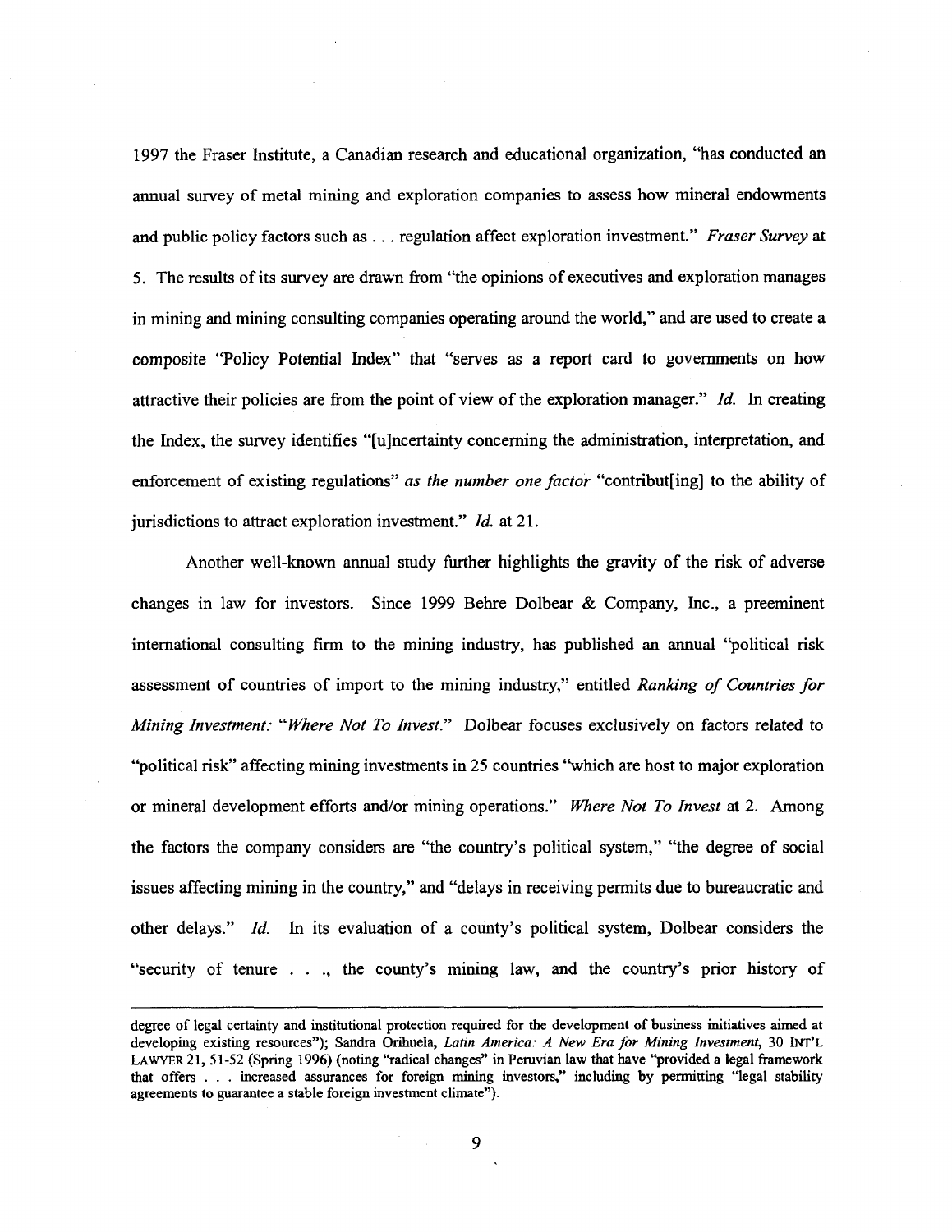nationalization of mining operations." *Id.* at 3. Thus, "[t]he higher ranking countries are those . . . which provide protection against governmental or other arbitrary takings of property and possess well established and tested mining legislation." *Id.* And in the category of "permitting delays," Dolbear evaluates "the timeframe involved in obtaining permits." *Id.* at 5.6/

In a global economy in which both capital and mining opportunities are highly mobile, the significance of this risk means that investors react to unexpected and adverse legal changes by channeling investments to projects in countries with stable regulatory environments. Indeed, "[m]ost international mining companies consider a country's legal and fiscal framework for private investment in mineral exploration and mining to be *the key determinant* of the kind and amount of capital investment in a country's mining industry." 7/ Accordingly, "in today's globally competitive economy where mining companies may be examining properties located on different continents, a region's policy climate has taken on increased importance in attracting and winning investment." *Fraser Survey at 5.*

One of the *Fraser Survey's* central findings well illustrates this point. While it polled participants on the attractiveness of jurisdictions' existing regulatory environments to create its Policy Potential Index, the Fraser Institute also asked participants to evaluate the mineral potential of the same jurisdictions assuming that their regulatory policies tracked "best practices." *See id. at* 13 & Figs. 1 & 3. The two inquiries produce "stark differences" that, when viewed together, underscore the importance of regulatory certainty for investment decisions. *Id.* at 13. For example, while Indonesia was found to have the "third worst policy environment," the

<sup>6/</sup> Dolbear's findings have become so influential that the United States Congress has asked the company to testify before it on issues related to the domestic mining industry. *See Minerals and Energy: Outsourcing American Jobs Overseas, Oversight Hearing Before the Subcomm. on Energy & Mineral Resources of the H. Comm. of Resources,* 108th Cong. 1-3 (2004) (prepared testimony of Donald K. Cooper) at http://resourcescommittee.house. gov/archives/108/testimony/2004/donaldcooper.htm [Cooper Testimony].

*<sup>71</sup>* KOH NAITO ET AL., REVIEW OF LEGAL AND FISCAL FRAMEWORKS FOR EXPLORATION AND MINING 1 (Mining Journal Books Ltd. 2001) (emphasis added).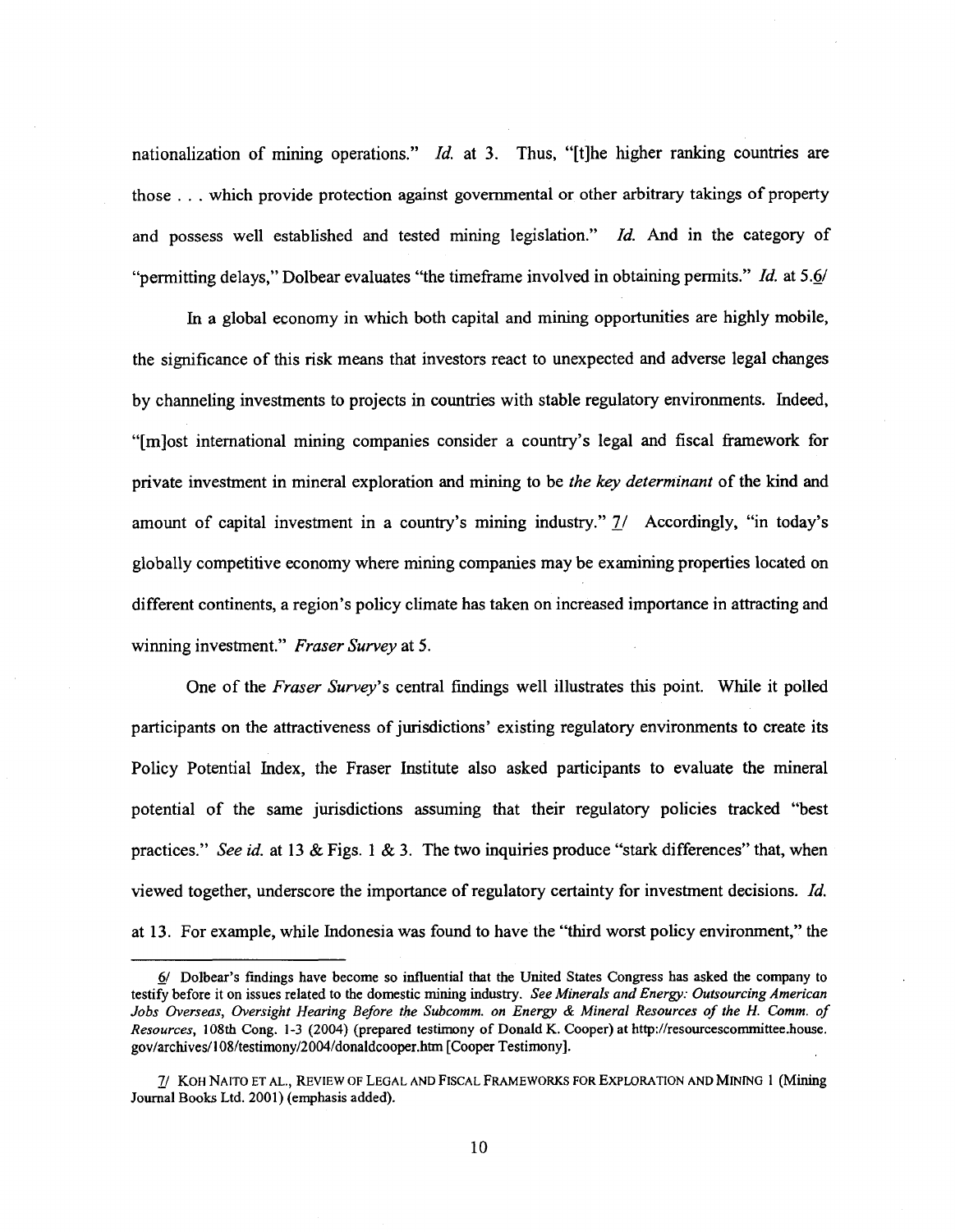jurisdiction "would rank in the world's top 10 in investment attractiveness under a 'best policy' regime." *Id.* The stability of a jurisdiction's regulatory regime thus trumps the richness of its mineral potential in the eyes of investors. *See id.* at 13 & Fig. 4. ould rank in the world's top 10 in investment attractiveness under a 'best policy'<br>The stability of a jurisdiction's regulatory regime thus trumps the richness of its<br>al in the eyes of investors. *See id.* at 13 & Fig. 4.<br>

## **Mining Projects.**

Because investors are closely attuned to, and make investment decisions based on, the degree of risk that a mining project will fall short of completion, Glamis's experience with the Imperial Project undoubtedly dampens the investment climate for mining projects located in the United States. Glamis's pursuit of approval for the project was marked by an extraordinary, decade-long permitting process — punctuated by not one but two government changes in direction — that delivered the Imperial Project into an administrative purgatory that lasted long enough for California to block the project with unprecedented reclamation measures directed only at *that project.* With the regulatory process culminating as it did — in the targeted imposition of regulations that made the Imperial Project economically infeasible — Glamis's reasonable expectations were finally and totally frustrated, its more than \$15 million sunk investment was lost, and the substantial value of its mining interests — totaling nearly \$50 million — was completely destroyed. On a broader, national scale, the consequence of these events is unmistakable. Despite the importance of mineral resources to the United States' economy and national security, promising domestic mining projects will simply not receive the crucial funding they need to proceed.

That the sort of indefinite, erratic and ultimately fatal regulatory process to which the Imperial Project was subjected has frightened investors away from mining projects in the United States is clear from testimony before the Congress. Years after the Imperial Project was derailed, Donald K. Cooper, then-President of Behre Dolbear & Company (USA), told Congress in 2004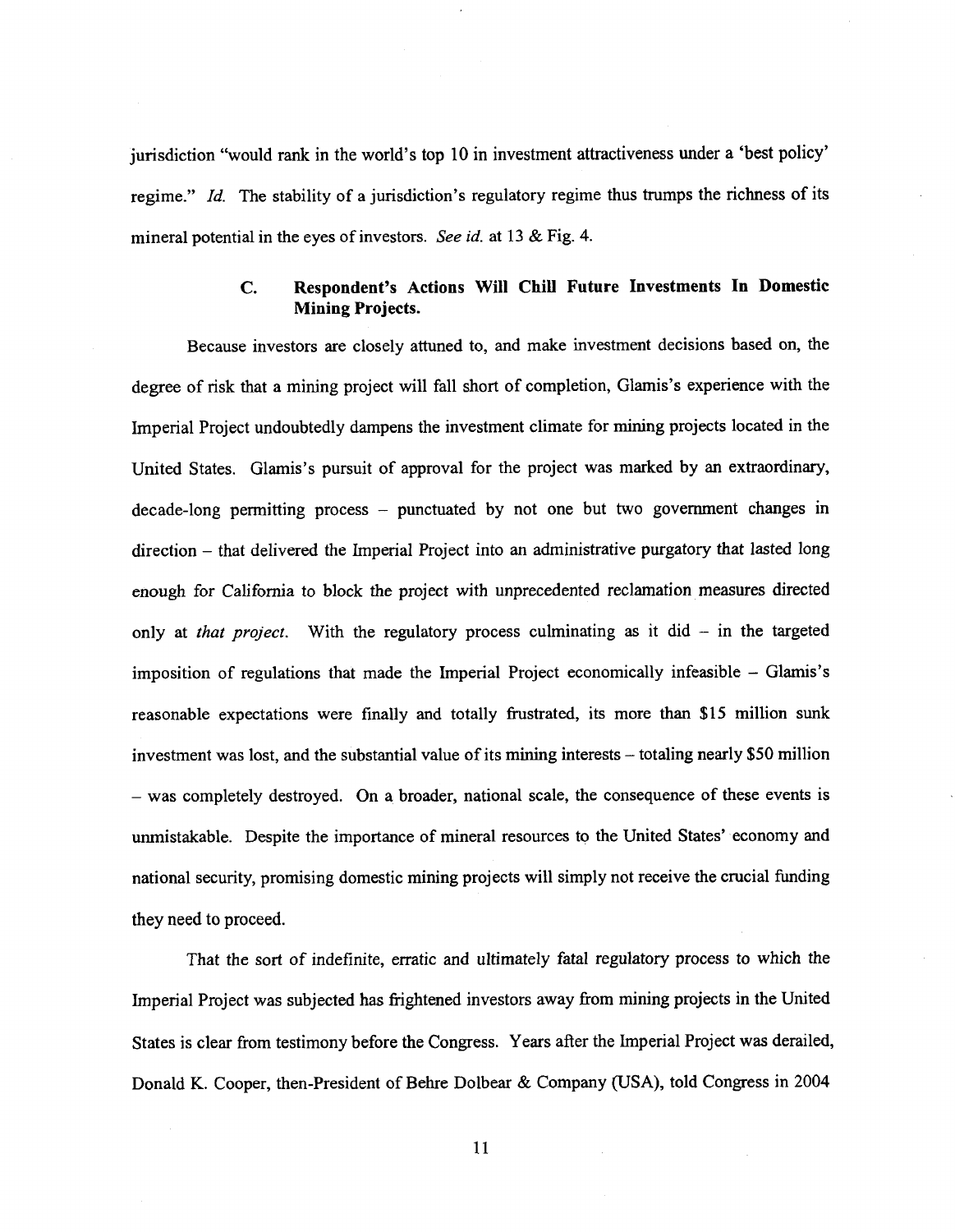that "[t]here is ample evidence that, internationally, mining industry investors are now and have for some time been, avoiding the U.S. as a target for new mining projects." Cooper Testimony at 2. As evidence of this trend, he pointed to Dolbear's own experience. *See id.* While 70 to 80 percent of Dolbear's revenues used to flow from consulting on mining projects in the United states, he offered that "[I]ast year, approximately 70% of our revenues were associated with mining projects outside the U.S." *Id. at* 2. This was because "[s]ome of our strongest U.S. based mining companies have been focusing their exploration and development efforts (and their investment monies) on properties outside the U.S." *Id.*

The actions taken against the Imperial Project also significantly impacted Glamis's own investment decisions. Glamis's Senior Vice President and General Counsel, Chuck Jeannes, explained in Congressional testimony that as a result of the Imperial project's demise, "100 percent of [Glamis's] grass-roots exploration budget . . . is directed toward Mexico and Central America," a result he noted was "typical" of the "movement of exploration and mining capital out of the United States." *Effect of Federal Mining Fees & Mining Policy Changes on State & Local Revenues & the Mining Industry, Oversight Field Hearing Before the Subcomm. on Energy & Mineral Resources of the H. Comm. on Resources,* 107th Cong. 34 (2001). As Jeannes put it, Glamis's "experience at Imperial must frighten any mining company considering a new investment on public lands in the United States." *Id.* at 33.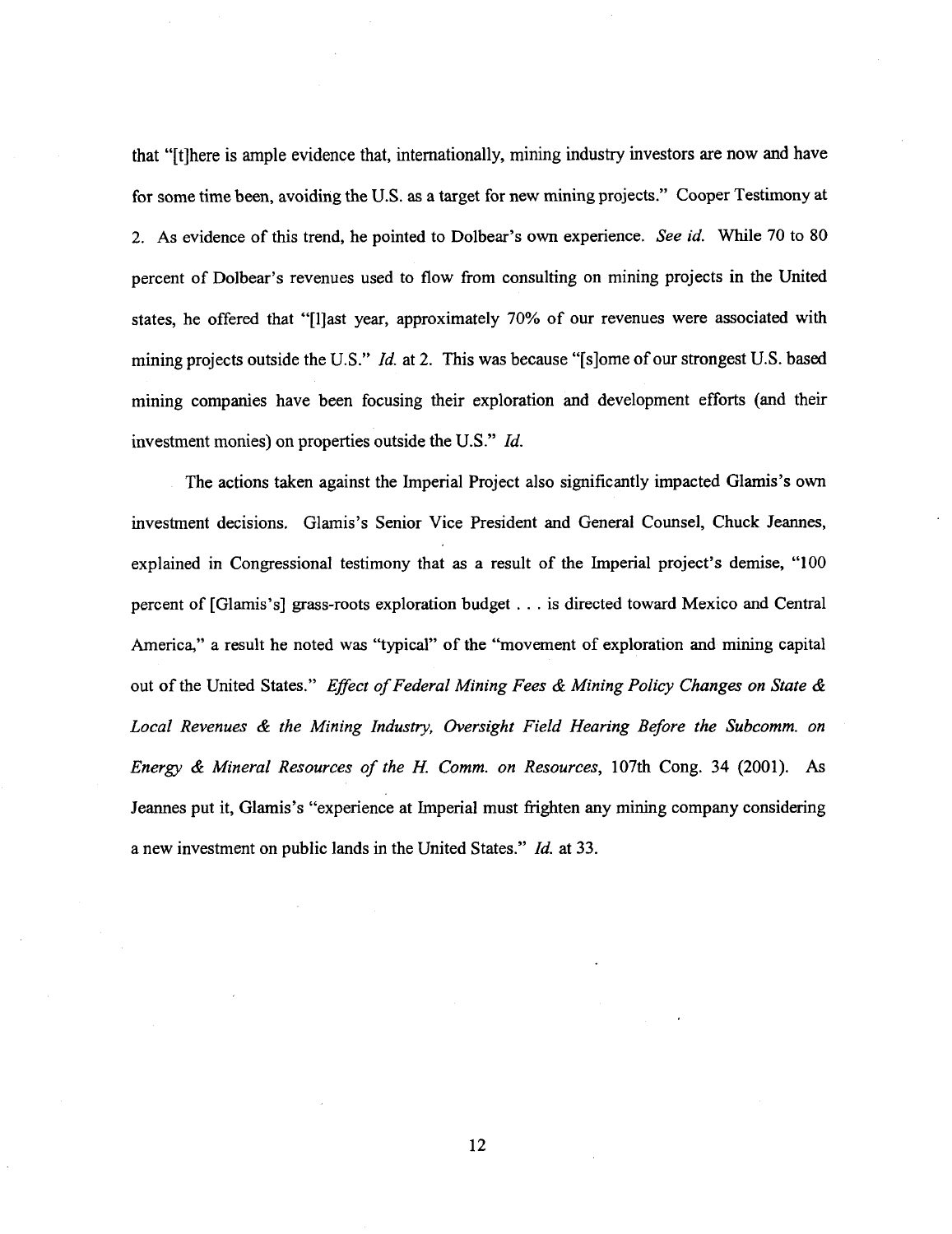- **II. CALIFORNIA'S UNPRECEDENTED COMPLETE BACKFILLING RECLAMATION REQUIREMENTS ARE UNSOUND AND WERE ADOPTED INTENTIONALLY To EXPROPRIATE GLAMIS'S INVESTMENT IN THE IMPERIAL PROJECT.**
	- **A. Mandatory Complete Backfilling Requirements Have Long Been Recognized As Technically Infeasible, Economically Unsound And Of Dubious Benefit For Open -Pit Mining Operations Like Those Planned For The Imperial Project.**

The type of complete pit backfilling reclamation measure that California imposed on the Imperial Project has long been viewed skeptically by U.S. regulators and the experts on whom they rely. Consistent with that skepticism, not a single United States jurisdiction until now has seen fit to adopt such a reclamation measure, and the BLM in fact has specifically rejected one. But in its hurry to stop the Imperial Project — and unencumbered by any scientific study or technical support — California nevertheless rejected these authorities' considered judgment that such a requirement is uneconomical, technically infeasible, exacts considerable environmental costs and frustrates an important resource management objective.

Complete backfilling imposes an economic burden that renders many open-pit mining operations cost-prohibitive. In 1979, the Committee on Surface Mining and Reclamation of the National Academy of Sciences (COSMAR) published a report at the direction of Congress "to match environmental objectives of the [Surface Mining Control and Reclamation Act] with current and foreseeable mining practices in light of . . . engineering and economic constraints" for non-coal minerals. NON-COAL MINERAL MINING STUDY xviii. With regard to reclamation, COSMAR recognized that "[a]s long *as* marginal benefits of reclamation exceed marginal costs, the additional investment in reclamation is justified," *id.* at xxvi, but "[w]hen marginal benefits no longer exceed marginal costs, further investment in reclamation is no longer economically justified." *Id.* at 63. That approach, it explained, "is a reliable way to determine an appropriate level of reclamation." *Id.*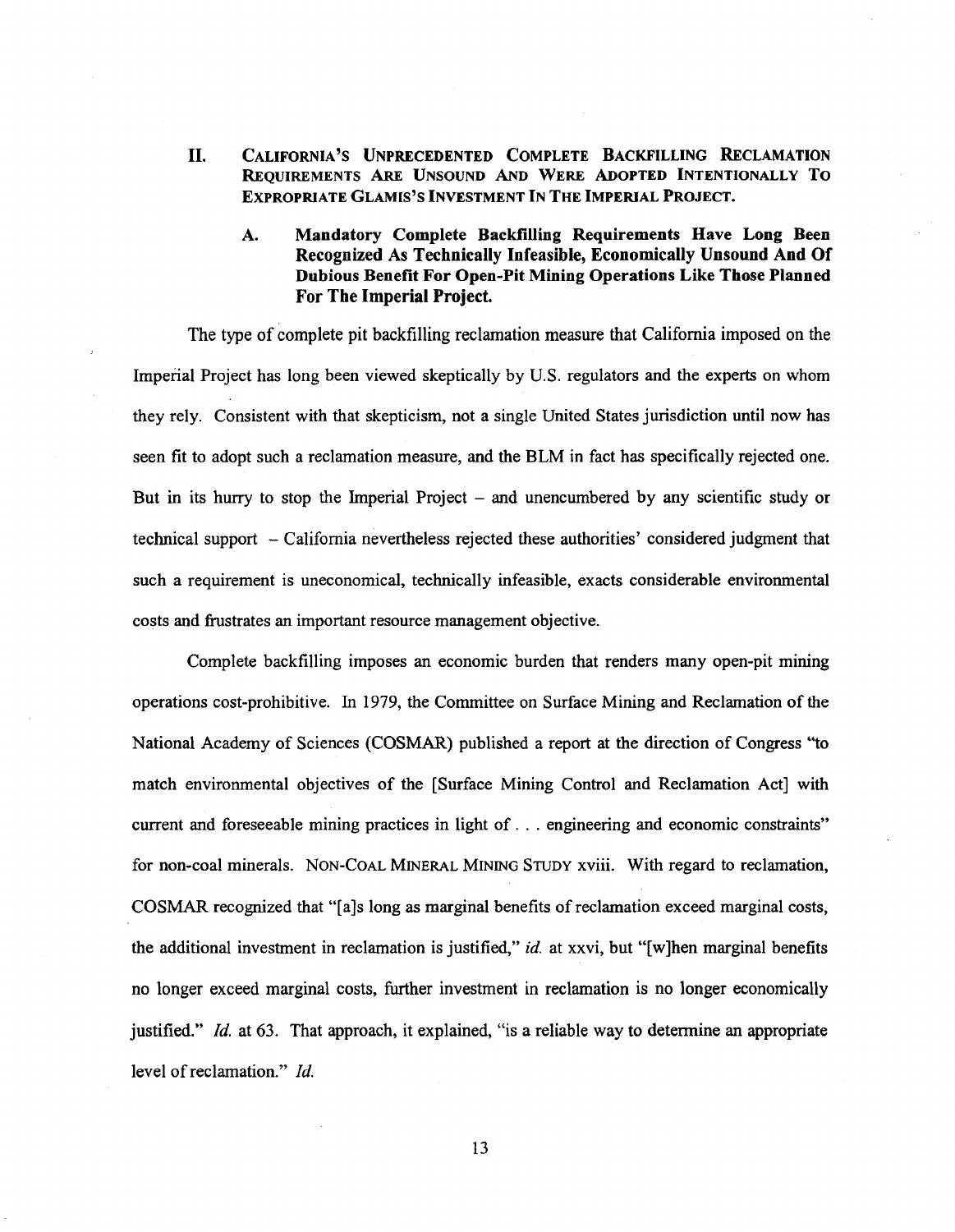Under this approach, COSMAR concluded that requiring complete backfilling as a reclamation measure for non-coal minerals was unjustified, explaining that it was "generally not technically feasible for non-coal minerals, or has limited value because it is impractical, inappropriate or economically unsound." *Id.* at xxviii. In its view, "where massive ore bodies have been mined by the open-pit method" mining operations would be required to "incur costs roughly equal to the original cost of mining" which, in turn, would make it "economically impractical to mine some deposits under the current cost structure." *Id.* at xxviii. The "assumption of backfilling to original contour leads to some of the highest estimates of cost," it found, because it "would require doubling the cost of loading and hauling, the largest component of mining costs." *Id.* at 69-70. COSMAR thus deemed complete backfilling of open pits "an enormous economic burden of uncertain benefit." *Id.* at 136.

This conclusion has been repeatedly reaffirmed. In response to Congress's request, the Committee on Hardrock Mining on Federal Lands appointed by the National Research Council prepared a report "assess[ing] the adequacy of the regulatory framework for hardrock mining on federal lands." HARDROCK MINING ON FEDERAL LANDS 1 (Nat'l Academy Press 1999) [HARDROCK MINING REPORT], Memorial Ex. 169. The Committee declined to "contradict the COSMAR conclusion on backfilling," as it had no "basis to establish a general presumption either for or against backfilling in all cases." *Id.* at 82. The U.S. Bureau of Mines also has recognized that complete backfilling "could make an otherwise profitable mine uneconomic to develop and operate." 8/

Complete backfilling requirements also pose technical feasibility problems. As the Hardrock Mining Committee explained, "backfilling of large open pits for hardrock mines is

<sup>8/</sup> *See* Letter from Rickard Grabowski, Chief, Western Field Operations Center, Bureau of Mmes, to Ed Hastey, BLM State Director, re Backfilling of Open Pit Mines, at 1 (June 11, 1990), Memorial Ex. 29.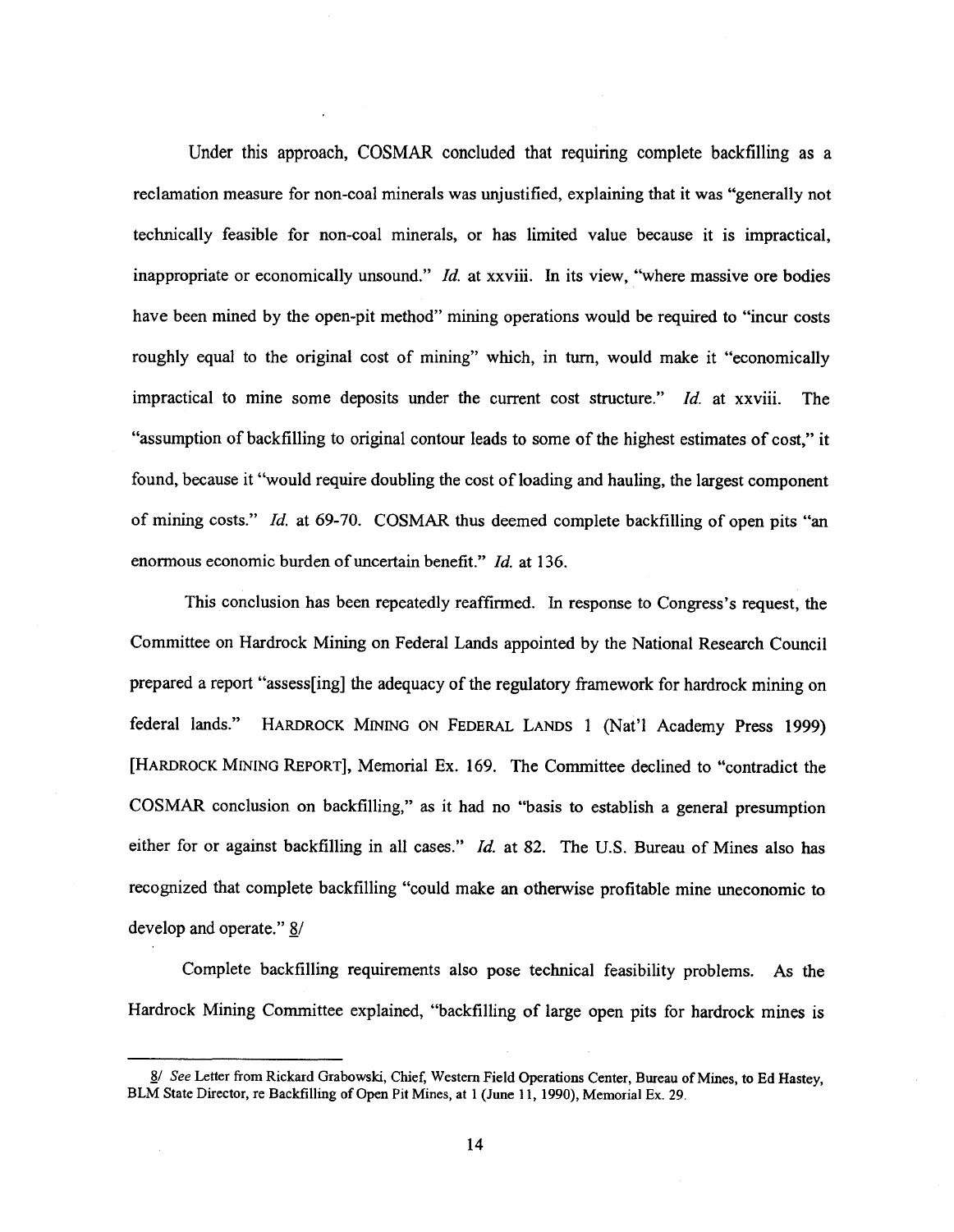generally impractical, because the irregular lateral and vertical extents of the metallic deposits normally preclude them from being strip mined as simply as coal deposits, wherein the overburden and waste rock can be recycled as backfill while mining proceeds from one area to the next." HARDROCK MINING REPORT 138. COSMAR also recognized that, because "waste rock and tailings resulting from mining and processing expand an average of about 30 to 40 percent, and very few mines take out enough ore to leave space in the mine workings to backfill all waste and tailings," "even if the huge cost of backfilling were incurred, waste and tailings would still remain on the surface at many mines." NON-COAL MINERAL MINING STUDY 70.

Even were complete backfilling technically feasible, moreover, it leads to irresponsible husbandry of mineral resources by creating an obstacle to future mineral recovery. As COSMAR explained, "[c]hanging economics often dictate that portions of ore bodies left behind in the past because they were uneconomic become economically available at some future time." *id.* at 68. There are multiple reasons for this, including "increased demand due to economic growth as supplies are diminished through depletion of the highest quality, most easily available deposits," and "the development of new mining or metallurgical technology that improves the efficiency of recovery or diminishes production costs." *Id.* at 68. Thus, "[i]f the lower grade materials left behind are buried due to . . . backfilling requirements, . . . the cost of recovering them in the future may be so high that they become entirely lost *as* a domestic resource." *Id..* The Hardrock Mining Committee also identified this adverse result. *See* HARDROCK MINING REPORT 82-83 (federal land management agencies should assess "the impact of backfilling on the potential availability of mineral resources that may become economical in the future"). 9/

<sup>9/</sup> Complete backfilling measures also impose significant environmental burdens in their own right. Complete backfilling requirements may cause "negative environmental impacts," including "delayed reclamation and habitat development" as well as "the degradation of groundwater quality." *Id.* at 83; *see also* Grabowski Letter, *supra* note 8, Ex. 29.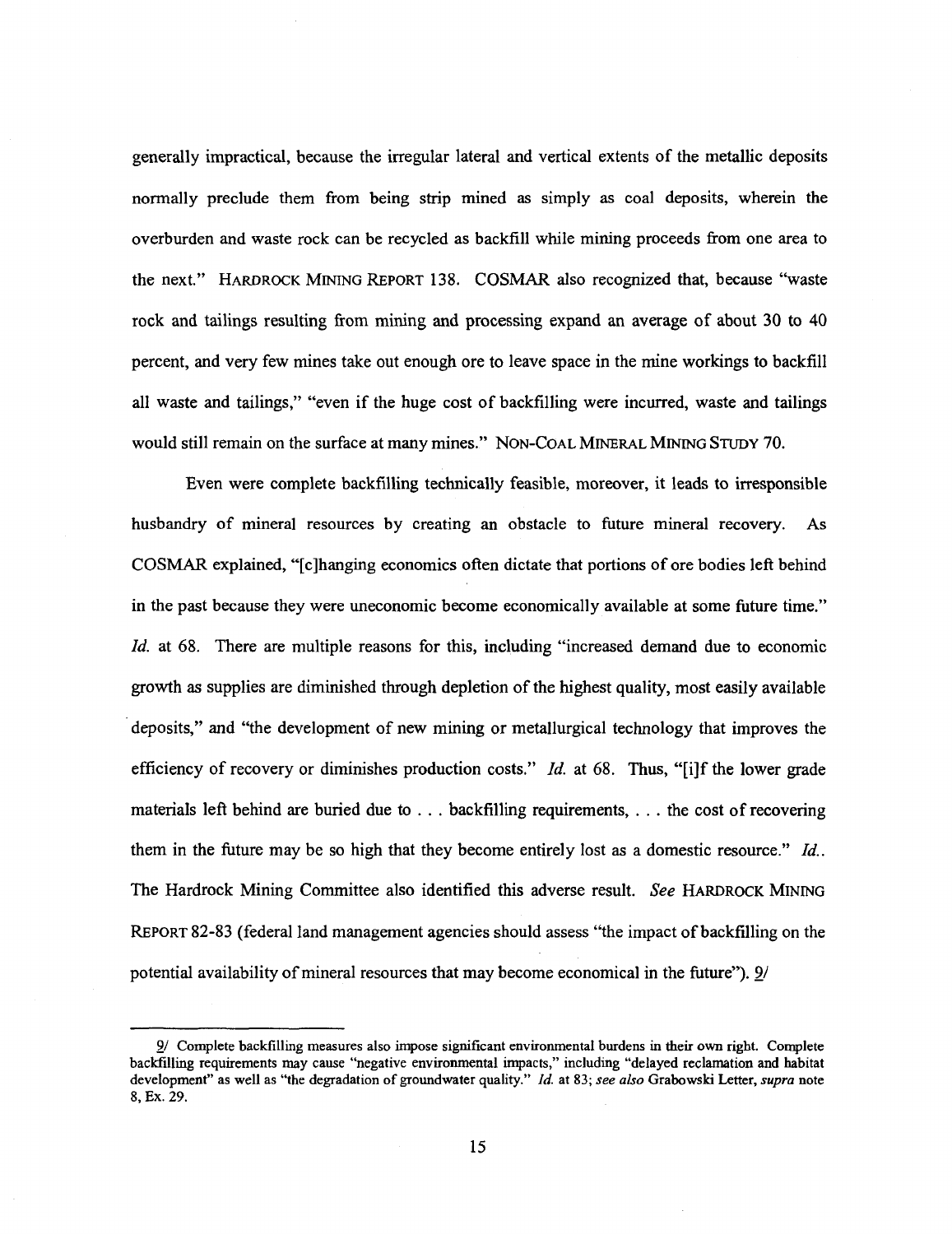In view of these harms, it is unremarkable that the BLM declined to adopt a presumption in favor of some measure of pit backfilling in a rulemaking proceeding to amend its mining regulations. *See Mining Claims Under the General Mining Laws; Surface Management,* 65 Fed. Reg. 69,998, 70,051 (final rule Nov. 21, 2000). It concluded that site-specific backfilling determinations in light of " 'economic, environmental, and safety concerns,'" is more "consistent with current BLM management policies" than a mandatory level of required backfilling. *Id.* at 70,051-70,052. This conclusion also fit with Congress's instruction to it to ensure that its regulations were not inconsistent with the Hardrock Mining Committee's findings. *See* Pub L. No. 106-113 § 357, 113 Stat. 1501A-210 (1999).

### **B. Open-Pit Mining Operations Like Those Proposed By Glamis Have Been Routinely Approved In The United States Without Imposing Mandatory Complete Backfilling** As A **Reclamation Requirement.**

Regulators in the United States have consistently declined to impose complete backfilling reclamation measures for the reasons outlined above. California's requirement is indeed a novelty within the United States, and even beyond its borders. 10/ And it is also flatly inconsistent with the traditional regulation of open-pit mines located in the CDCA.

No fewer than seven other open-pit mines within the time frame that the Imperial Project was proposed were approved to operate in the CDCA without a complete backfilling reclamation measure. *See* Leshendok Report, ¶ 132. The VCR Mine located in Imperial County, and approved in 1987, is one example. After noting that "open pit mines, such as those proposed for the VCR orebodies, generally are not suitable for backfilling from both operational and economics standpoints," the BLM concluded that imposing such a requirement on the VCR mine

<sup>10/</sup> Leshendok Report, ¶ 165, attached to Memorial ("There was no past history prior to December 2002 of regulatory agencies in the United States applying complete mandatory backfilling requirements to gold or metallic ore mines."); Dolbear Valuation at 5 (stating that it "is aware of no other requirements such *as* those specified in the [California] Mandatory Backfill Regulation for base and precious metals in the United States, Canada or Mexico or even globally at the time the regulation was enacted.").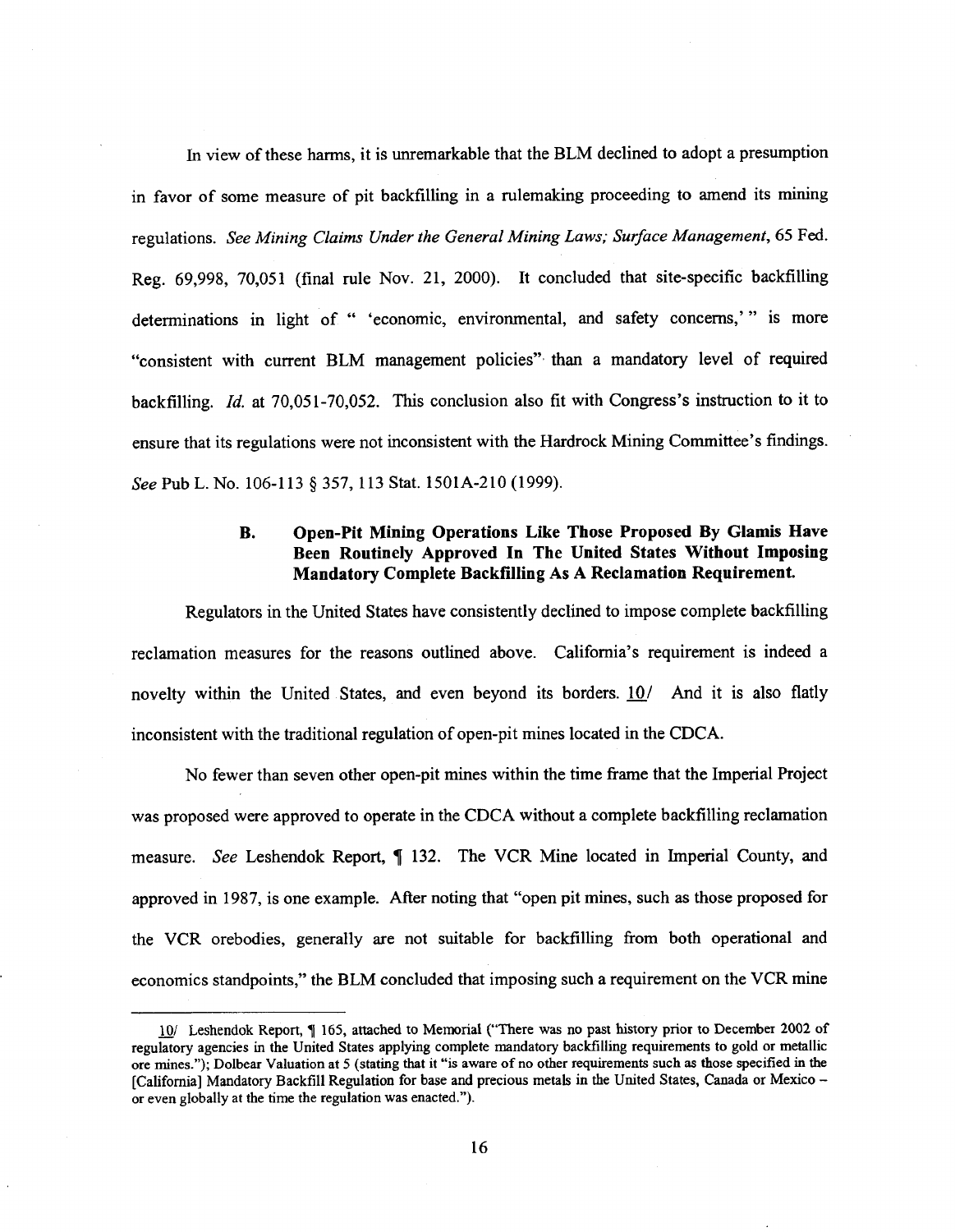would negatively impact "conservation of mineral resources and energy conservation." *Final EIR/EA for the VCR Mining Project, at* 3-30 (Oct. 28, 1987), Memorial Ex. 19. It therefore rejected the "backfilling alternative," because "the potential loss of natural resources and economic disadvantages of backfilling are greater than potential environmental advantages."

Other mines in the CDCA likewise were approved for operation without complete backfilling reclamation measures. No complete backfilling requirement was imposed on the Castle Mountain mine, which is located in the CDCA on land with the same use class designation as the Imperial Project and was allowed to go forward in 1990. As to that mine, the BLM concluded that "[m]aximum backfilling would not provide any substantial improvement in wildlife habitat or benefit for other possible secondary uses of the site," Record of Decision, *Castle Mountain Project,* at 8 (Oct. 31, 1990), Memorial Ex. 32, and the additional project activity occasioned by it "would result in a greater impact in the resource categories of water use, Wildlife, air quality, and the operational activities of visual resources," *Final EIS/EIR for the Castle Mountain Project,* at 3-41 (Aug. 17, 1990), Memorial Ex. 31. Similarly, Glamis's Rand mine was approved in 1995 without such a requirement because it would have led to mineral loss, imposed environmental burdens and doubled the cost of handling materials. 11/

### **C. Both The United States And California Recognized The Adverse Effects Of Imposing Mandatory Complete Backfilling As A Reclamation Requirement For The Imperial Project.**

The Respondent well understood the devastating effect that a complete backfilling measure would have on the Imperial Project. For its part, the BLM concluded that imposing such a requirement would render the project economically infeasible. Because complete backfilling would require additional costs totaling as much as \$100 million and more than four

<sup>11/</sup> Record of Decision, *Rand Project, at* 6 (June 9, 1995), Memorial Ex. 67; *see also Final EIS/EA for the Rand Project, at* 3-19 (Apr. 1995) (concluding "the potential loss of natural resources and economic disadvantages of maximum pit backfilling appear to be substantially greater than the potential environmental advantages").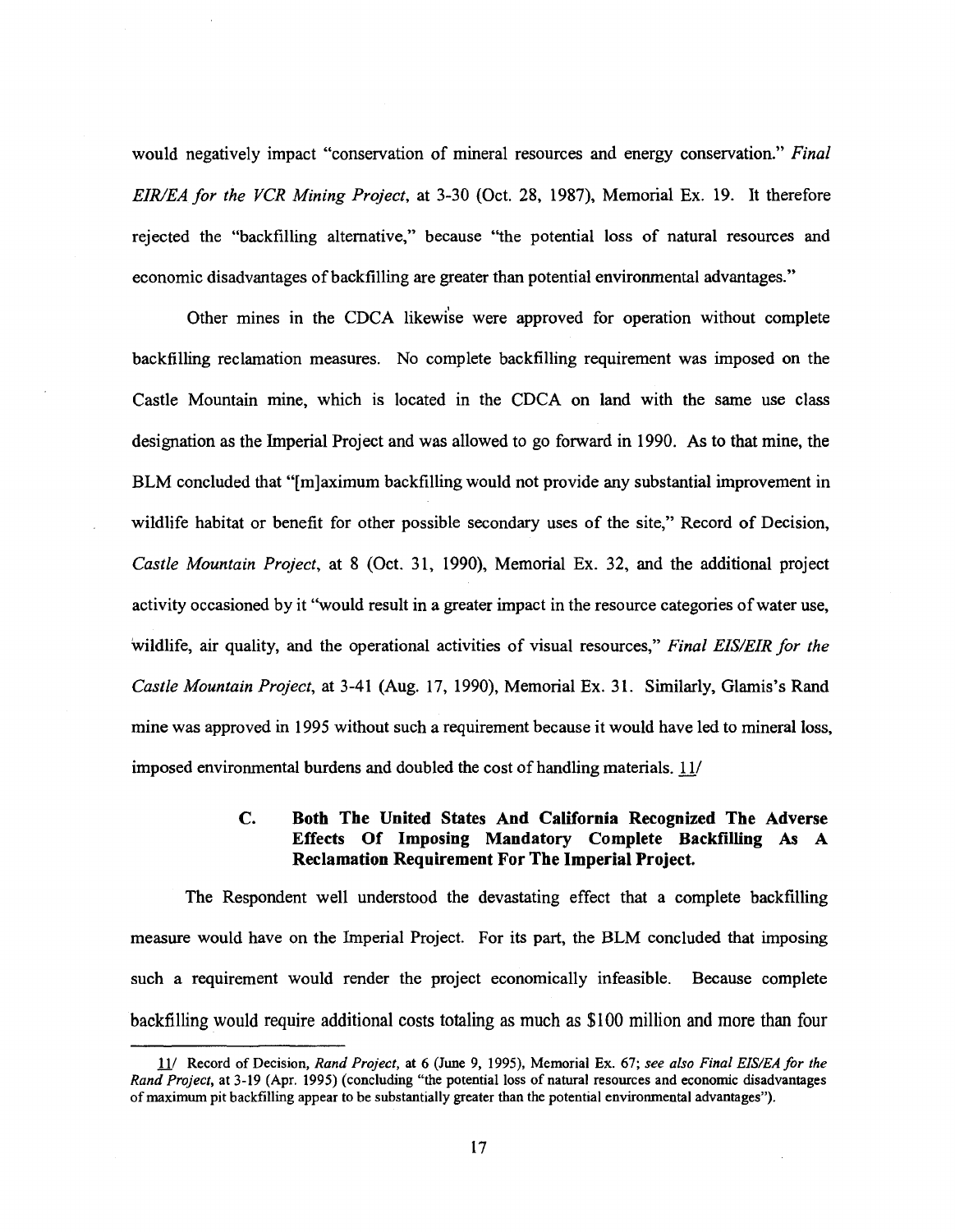years after mining operations ceased to complete, the BLM recognized that requiring it would render the Imperial Project not "economically viable" and would thwart "the objective of profitably mining the precious metals." *See Draft EIS/EIR for the Imperial Project,* at 2-61 – 2- 63 (Nov. 1997), Memorial Ex. 90. Consequently, the BLM selected the proposed action – not the "Complete Pit Backfill Alternative" – as its "Preferred Alternative."

California also knew that a complete backfilling measure would render the Imperial Project not "economically viable." Indeed, the state adopted SB 22 precisely for that reason. The bill's authors "believe[d] the backfilling requirements . . . make the Glamis Imperial project infeasible," Cal. S. Natural Res. Wildlife Comm., Summary of S.B. No. 22, at 4 (Jan. 14, 2003), Memorial Ex. 273, because the requirements "would make operating the Glamis Gold Mine *cost prohibitive."* Cal. Dep't of Finance, *Enrolled Bill Report of SB 22, at* 1 (Jan. 21, 2003) (emphasis added), Memorial Ex. 218. Governor Gray Davis's press release following his signing of SB 22 into law also highlighted this result. *See* California Office of the Governor, Press Release (Apr. 7, 2003), Memorial Ex. 284. And that result was intended "only [to] affect one mine": The Imperial Project. *Enrolled Bill Memorandum to Governor re SB 22* (Apr. 4, 2003), Memorial Ex. 283.

### **D. Glamis Is Entitled To Compensation For California's Targeted And Unjustified Mandatory Complete Backfilling Requirements That Rendered Its Imperial Project Worthless.**

California's complete backfilling requirement aimed to stop one proposed mine – the Imperial Project – and it accomplished that aim by entirely negating its value. But NAFTA protects foreign investors against such targeted regulatory measures that are "tantamount to .. . expropriation." NAFTA art. 1110. As a prior NAFTA tribunal explained, a measure tantamount to expropriation is one where there may be no "loss of property . . . but rather an effect on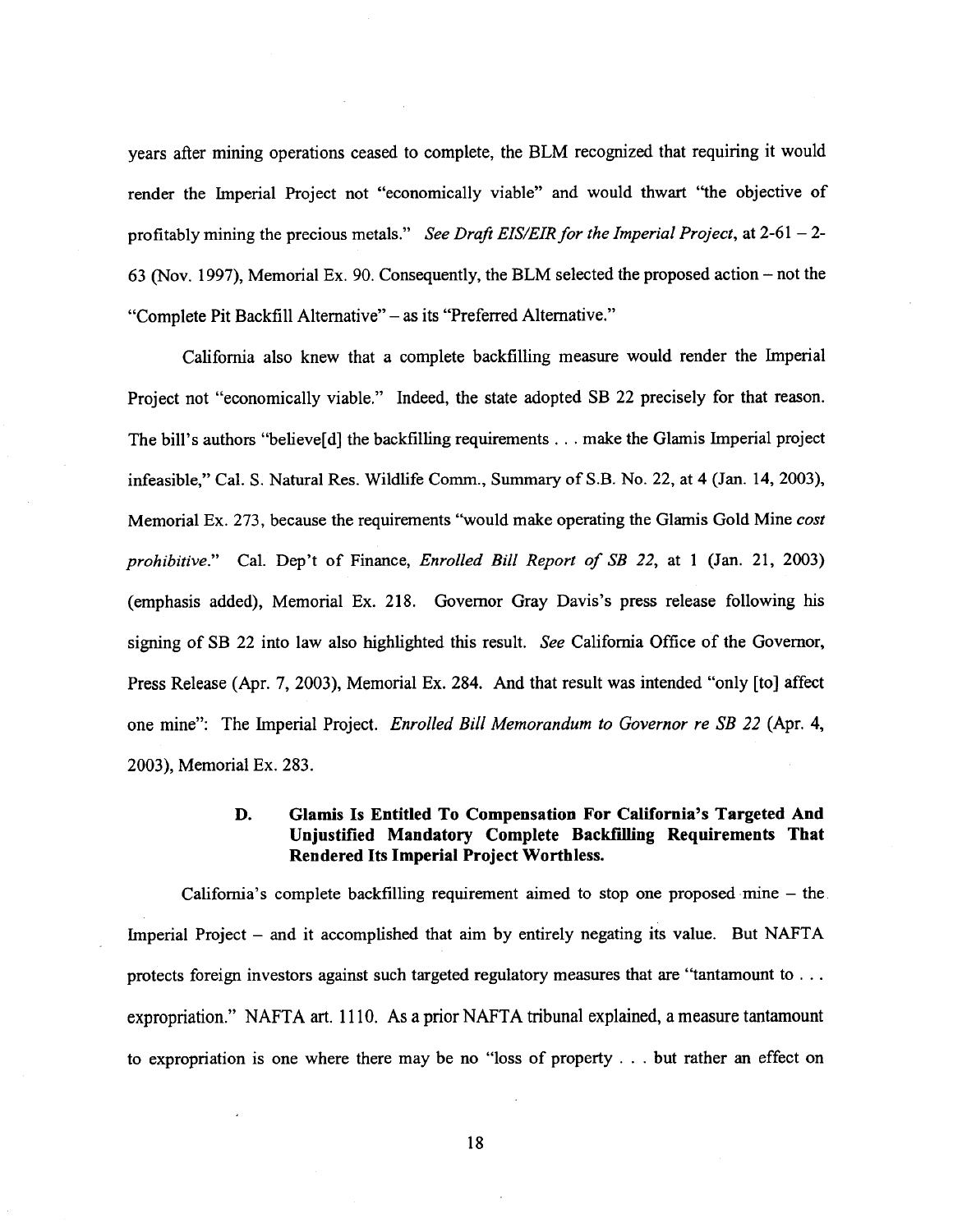property which makes formal distinctions of ownership irrelevant." *Waste Management, inc. v. United Mexican States,* Award, 143, NAFTA Ch. 11 Arb. Trib., ICSID Arb. (AF)/98/2 (2000). Such an effect includes an "interference with the use of property which . . . deprive[es] the owner, in whole or in significant part, of the use or reasonably to be expected economic benefit of property even if not necessarily to the obvious benefit of the host state." *Metalclad,* 40 I.L.M. 36,  $\P$  103. 12/

In the same vein, it has long been settled constitutional law that, "while property may be regulated to a certain extent, if regulation goes too far it will be recognized as a taking." *Pennsylvania Coal Co. v. Mahon,* 260 U.S. 393, 415 (1992). Thus, "when the owner of real property has been called upon to sacrifice *all* economically beneficial uses in the name of the common good, that is, to leave his property economically idle, he has suffered a taking." *Lucas v. South Carolina Coastal Council,* 505 U.S. 1003, 1019 (1992) (emphasis in original).

California's complete backfilling measure clearly "goes too far"; it wholly deprives Glamis of all economically beneficial uses of its mineral interests. Before California imposed its complete backfilling requirement, the Imperial Project unquestionably was a valuable mining investment. *See Mineral Report,* at 68-70; *see also* Dolbear Valuation at 4-5 (valuing project anywhere from \$49 million to upwards of \$60 million). After California imposed its complete backfilling requirement, the Imperial Project has no fair-market value – its value is in fact *less* than zero. *See* Dolbear Valuation at 19. 13/

<sup>12/</sup> *See also Techmed v. Mexico,* ICSID ARB (AF)/00/2, Award (2003), 43 I.L.M. 133, ¶ 116 (2004) (governmental action constitutes expropriation where "the economic value of the use, enjoyment or disposition of the assets or rights affected by the administrative action or decision have been neutralized or destroyed").

<sup>13/</sup> The complete backfilling measure imposes an additional \$63.3 million in reclamation costs, which reduces the Imperial Project's value to negative \$11.56 million. *See id.* App. 4-11, 4-16.